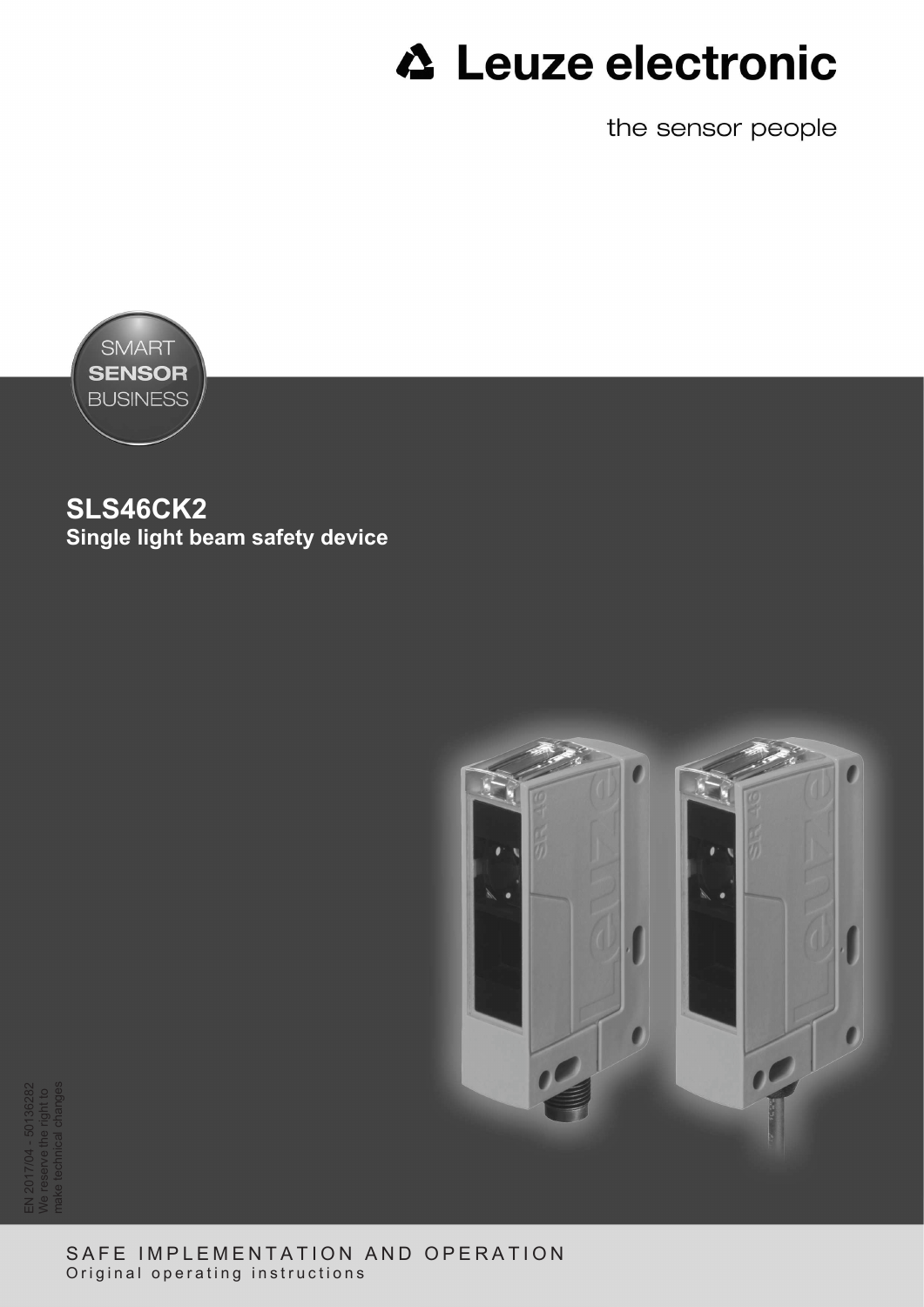© 2018 Leuze electronic GmbH & Co. KG In der Braike 1 D-73277 Owen / Germany Phone: +49 7021 573-0 Fax: +49 7021 573-199 http://www.leuze.com info@leuze.com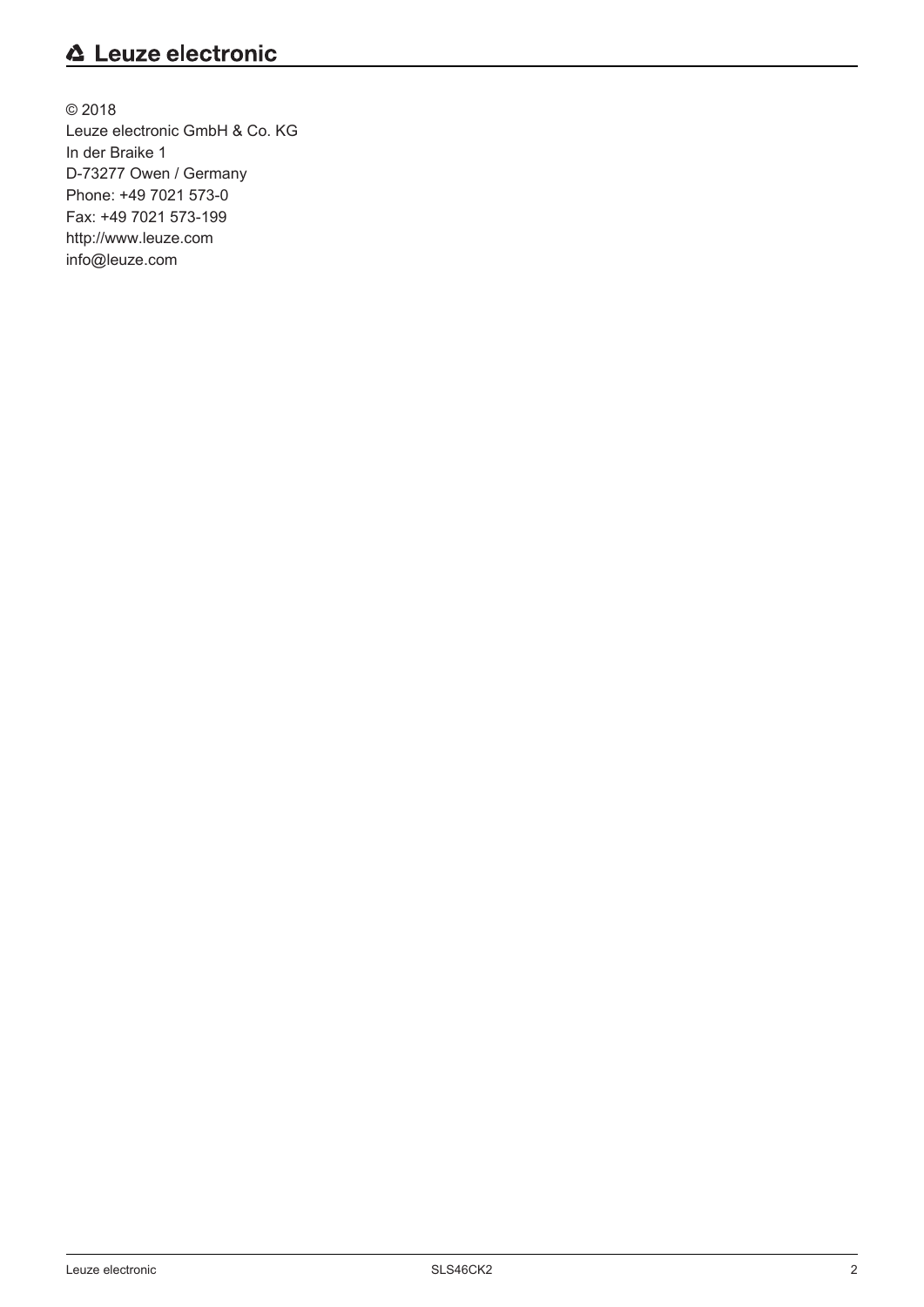| 1            |                       |  |    |  |  |
|--------------|-----------------------|--|----|--|--|
|              | 1.1                   |  |    |  |  |
| $\mathbf{2}$ |                       |  |    |  |  |
|              | 2.1<br>2.1.1<br>2.1.2 |  |    |  |  |
|              | 2.2                   |  |    |  |  |
|              | 2.3                   |  |    |  |  |
|              | 2.4                   |  |    |  |  |
| 3            |                       |  |    |  |  |
|              | 3.1                   |  |    |  |  |
|              | 3.2                   |  |    |  |  |
| 4            |                       |  |    |  |  |
|              | 4.1                   |  |    |  |  |
|              | 4.2                   |  |    |  |  |
|              | 4.3                   |  |    |  |  |
| 5            |                       |  |    |  |  |
|              | 5.1                   |  |    |  |  |
|              | 5.2                   |  |    |  |  |
| 6            |                       |  |    |  |  |
| 7            |                       |  |    |  |  |
|              | 7.1                   |  |    |  |  |
|              | 7.2                   |  |    |  |  |
| 8            |                       |  |    |  |  |
|              |                       |  | 17 |  |  |
| 9            |                       |  |    |  |  |
|              | 9.2                   |  |    |  |  |
| 10           |                       |  |    |  |  |
|              |                       |  |    |  |  |
|              |                       |  |    |  |  |
| 11           |                       |  |    |  |  |
|              |                       |  |    |  |  |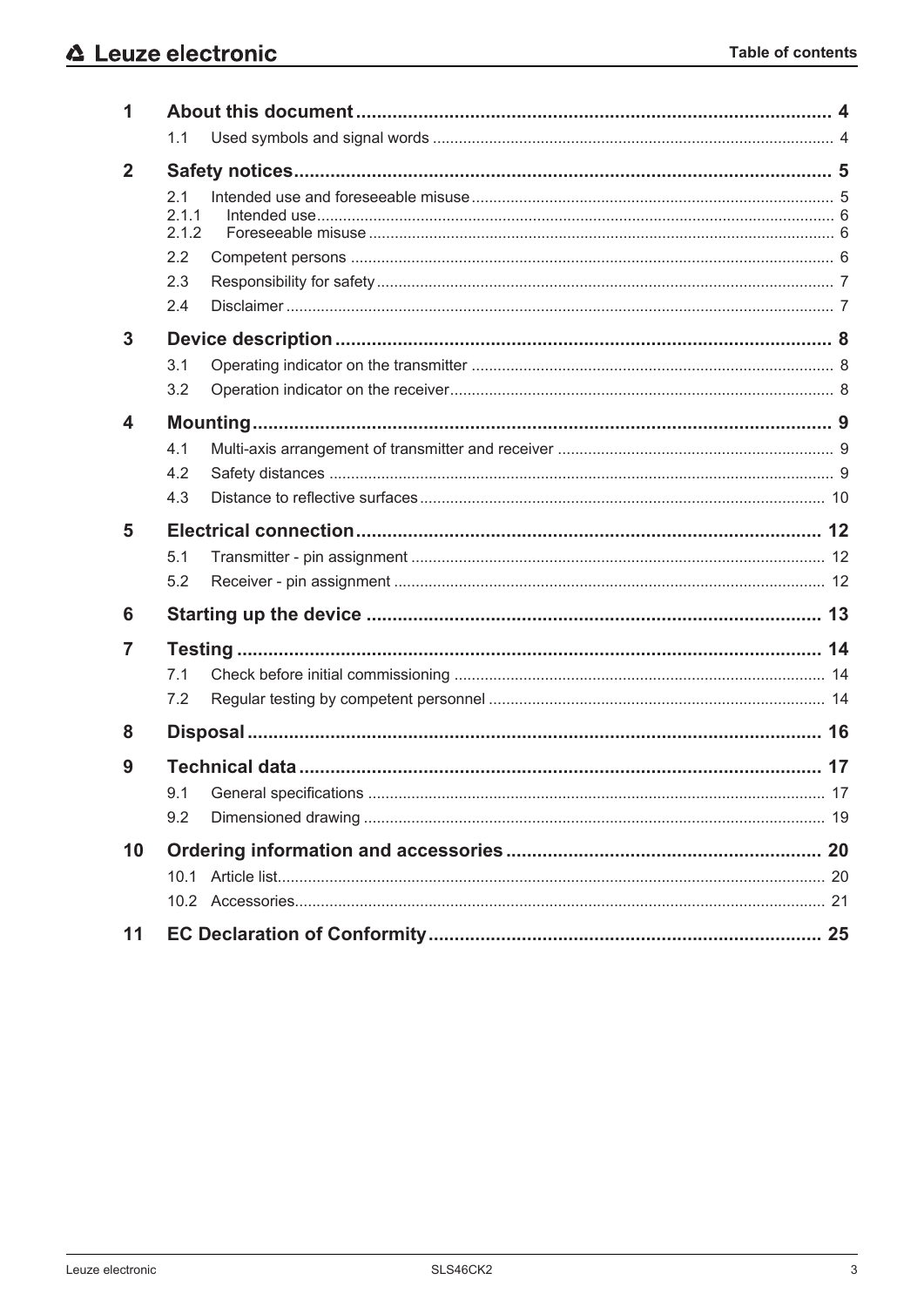# **1 About this document**

# **1.1 Used symbols and signal words**

Tab. 1.1: Warning symbols and signal words

|                | Symbol indicating dangers to persons                                                                                       |
|----------------|----------------------------------------------------------------------------------------------------------------------------|
|                | Symbol indicating possible property damage                                                                                 |
| <b>NOTE</b>    | Signal word for property damage                                                                                            |
|                | Indicates dangers that may result in property damage if the measures for dan-<br>ger avoidance are not followed.           |
| <b>CAUTION</b> | Signal word for minor injuries                                                                                             |
|                | Indicates dangers that may result in minor injury if the measures for danger<br>avoidance are not followed.                |
| <b>WARNING</b> | Signal word for serious injury                                                                                             |
|                | Indicates dangers that may result in severe or fatal injury if the measures for<br>danger avoidance are not followed.      |
| <b>DANGER</b>  | Signal word for life-threatening danger                                                                                    |
|                | Indicates dangers with which serious or fatal injury is imminent if the measures<br>for danger avoidance are not followed. |

#### Tab. 1.2: Other symbols

|    | Symbol for tips<br>Text passages with this symbol provide you with further information.    |
|----|--------------------------------------------------------------------------------------------|
| A, | Symbol for action steps<br>Text passages with this symbol instruct you to perform actions. |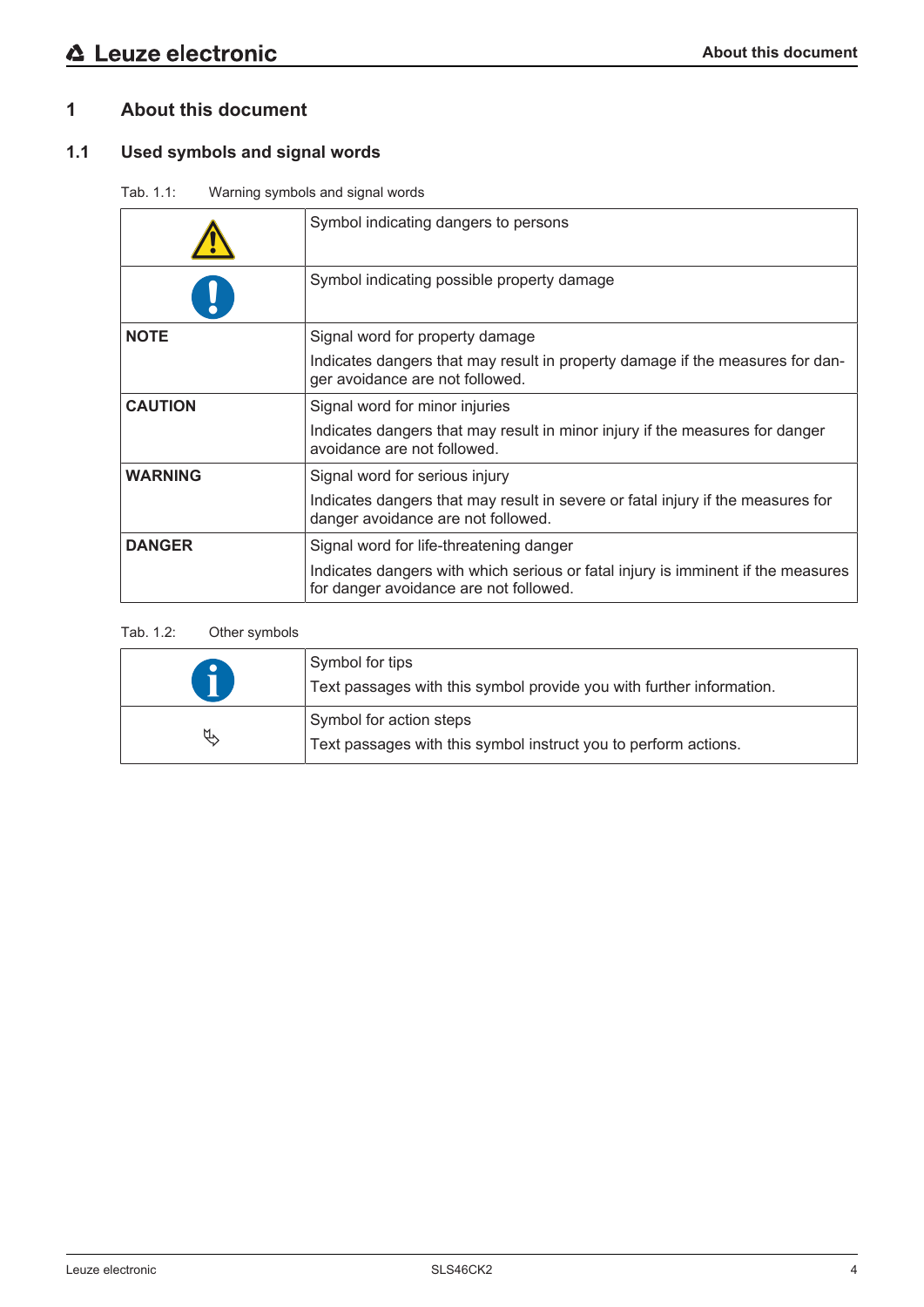# **2 Safety notices**

Before using the safety sensor, a risk assessment must be performed according to valid standards. For mounting, operation and tests, this document as well as all applicable national and international standards and regulations must be observed, printed out and handed to the affected personnel.

Before working with the safety sensor, completely read and observe the documents applicable to your task.

In particular, the following national and international legal regulations apply for start-up, technical tests and handling of safety sensors:

- Machinery directive 2006/42/EC
- Use of work equipment directive
- Accident-prevention regulations and safety rules
- Other relevant standards
- Standards, e.g. EN ISO 13855

#### **Area of application of the single light beam safety device**

The single light beam safety device protects persons at access points or at points of operation of machines and systems.

The single light beam safety device is an electro-sensitive protective equipment (ESPE) only in connection with a safety-relevant control system, in which the cyclical testing of transmitter and receiver is carried out in accordance with IEC/EN 61496-1, up to category 2 and PL c in accordance with EN ISO 13849-1.

| <b>DANGER</b>                                                                                                                                                                                            |
|----------------------------------------------------------------------------------------------------------------------------------------------------------------------------------------------------------|
| Risk of death if start/restart is operated unintentionally!                                                                                                                                              |
| $\&$ The safety sensor detects persons only when they enter the danger zone but cannot tell<br>whether there are any persons inside the danger zone. A start/restart interlock is therefore<br>required. |
| $\&$ The acknowledgment unit for unlocking the start/restart interlock must not be reachable from<br>the danger zone and must ensure a good view of the entire danger zone.                              |
|                                                                                                                                                                                                          |

#### **DANGER**  $\Lambda$

#### **No protective function without adequate safety distance!**

Optical protective devices can only perform their protective function if they are mounted with adequate safety distance. The safety sensor does not provide a protective function without a sufficient safety distance.

 $\&$  When mounting, take all delay times into account, e.g. the response times of the safety sensor and control elements as well as the stopping time of the machine.

| <b>NOTICE</b>                                                                                                                                                           |
|-------------------------------------------------------------------------------------------------------------------------------------------------------------------------|
| $\&$ Observe the safety notices in the documentation of the connected test device.                                                                                      |
| $\&$ Ensure that the ESPE does not experience a dangerous failure due to glare from other light<br>sources. Additional measures must be taken if necessary.             |
| $\&$ The power supply unit used to operate the safety sensor has to be able to compensate for<br>changes and interruptions of the operating voltage acc. to EN 61496-1. |

# **2.1 Intended use and foreseeable misuse**

| <b>DANGER</b>                                                                                                                                                |
|--------------------------------------------------------------------------------------------------------------------------------------------------------------|
| Electrically live systems pose a risk of electric shock!                                                                                                     |
| $\&$ Make certain that, during all conversions, maintenance work and inspections, the system is<br>securely shut down and protected against being restarted. |
| $\&$ Only have work on the electrical system and electronics performed by a competent person<br>(see chapter 2.2 "Competent persons").                       |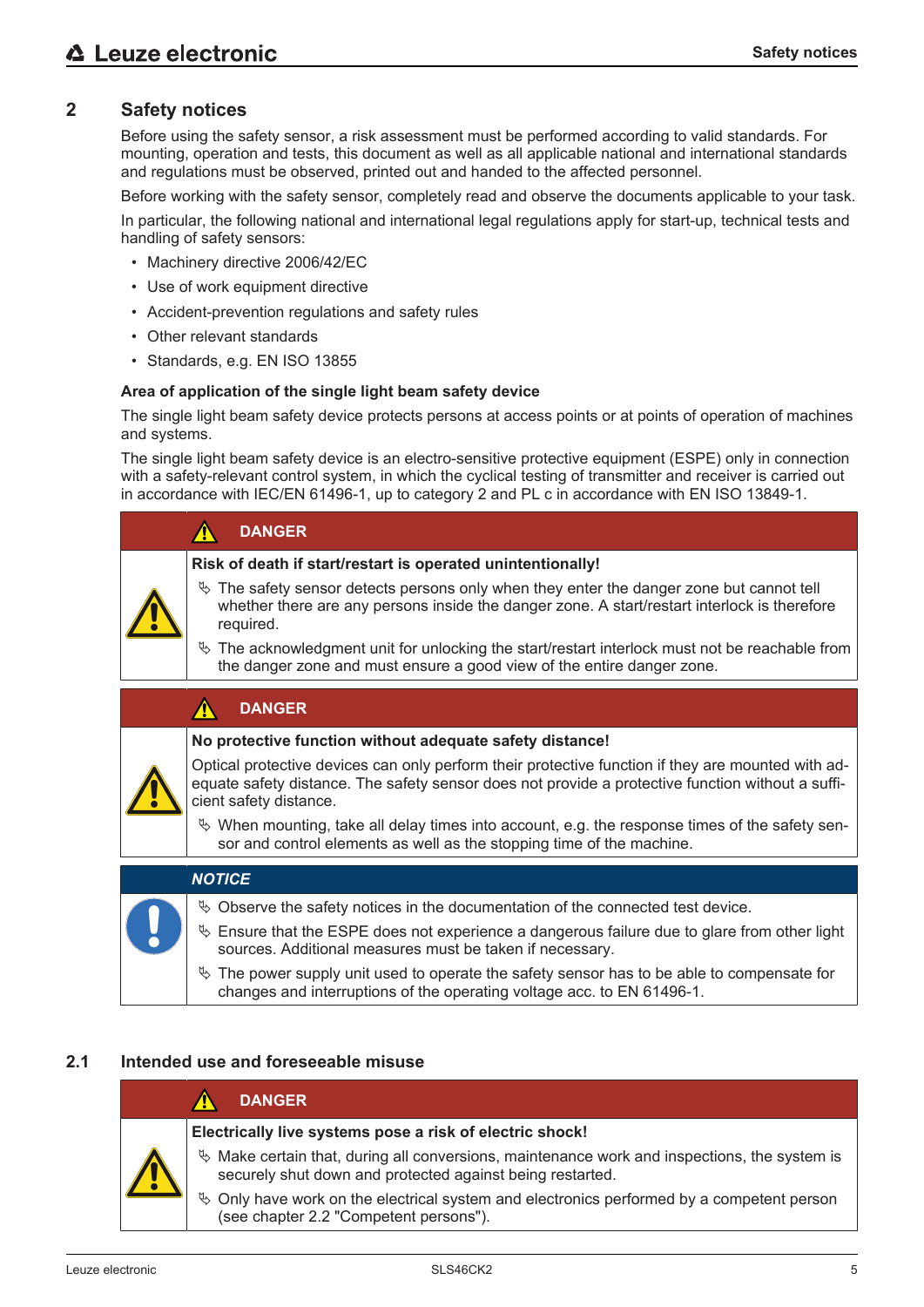#### **2.1.1 Intended use**

Only if the safety sensor is correctly connected and correctly started up is the protective function of the protective device ensured. To prevent misuse and resulting dangers, the following must be observed:

- These operating instructions are included in the documentation of the system on which the protective device is mounted and are available to the operating personnel at all times.
- The safety sensor may only be used after it has been selected in accordance with the respectively applicable instructions and relevant standards, rules and regulations regarding labor protection and safety at work, and after it has been installed on the machine, connected, commissioned, and checked by a competent person (see chapter 2.2 "Competent persons").
- The safety sensor must only be connected and commissioned in accordance with its specifications (technical data, environmental conditions, etc.).
- The acknowledgment unit for unlocking the start/restart interlock must be located outside of the danger zone.
- The entire danger zone must be visible from the installation site of the acknowledgment unit.
- The construction of the safety sensor must not be altered. When manipulating the safety sensor, the protective function is no longer guaranteed. Manipulating the safety sensor also voids all warranty claims against the manufacturer of the safety sensor.
- The safety sensor must be inspected regularly by a competent person to ensure proper integration and mounting (see chapter 2.2 "Competent persons").
- The safety sensor must be exchanged after a maximum of 20 years. Repairs or the exchange of wear parts do not extend the mission time.

#### **2.1.2 Foreseeable misuse**

Any use other than that defined under the "Approved purpose" or which goes beyond that use is considered improper use.

The user must ensure that other types of light beam do **not** influence the electro-sensitive protective equipment, e.g.

- Wireless control devices on cranes
- Radiation from welding sparks
- Stroboscopic lights

#### **2.2 Competent persons**

Connecting, mounting, commissioning and adjustment of the safety sensor must only be carried out by competent persons.

Prerequisites for competent persons:

- They have a suitable technical education.
- They know the rules and regulations for labor protection, safety at work and safety technology and can assess the safety of the machine.
- They know the operating instructions for the safety sensor and the machine.
- They have been instructed by the responsible person on the mounting and operation of the machine and of the safety sensor.
- They perform a task related to the subject matter shortly thereafter and keep their knowledge up to date through continuous further training.

#### **Certified electricians**

Electrical work must be carried out by a certified electrician.

Due to their technical training, knowledge and experience as well as their familiarity with relevant standards and regulations, certified electricians are able to perform work on electrical systems and independently detect possible dangers.

In Germany, certified electricians must fulfill the requirements of accident-prevention regulations DGUV (German Social Accident Insurance) provision 3 (e.g. electrician foreman). In other countries, there are respective regulations that must be observed.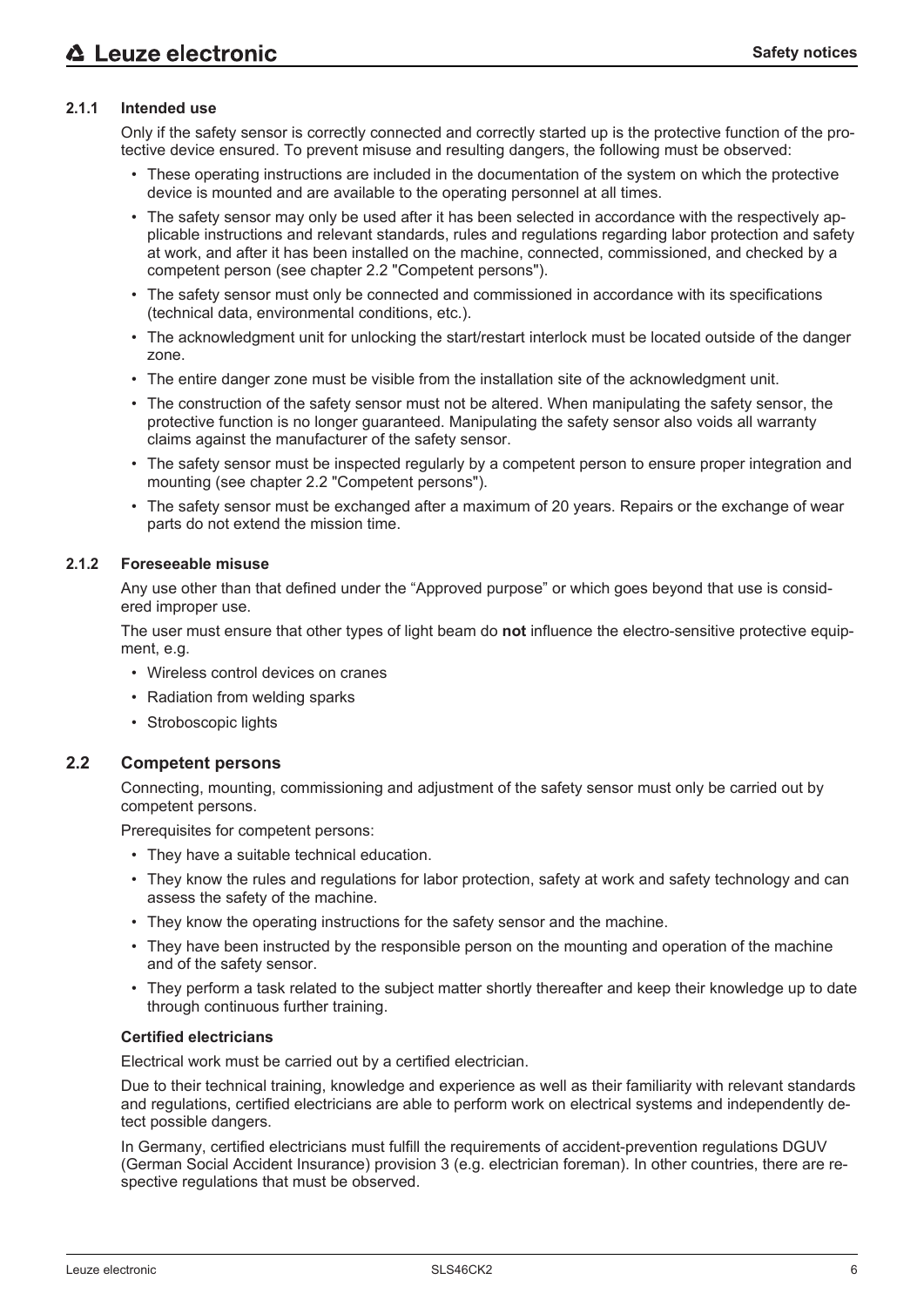# **2.3 Responsibility for safety**

Manufacturer and operator must ensure that the machine and implemented safety sensor function properly and that all affected persons are adequately informed and trained.

The type and content of all imparted information must not lead to unsafe actions by users.

The manufacturer of the machine is responsible for:

- Safe machine construction
- Safe implementation of the safety sensor, verified by the initial test performed by a competent person
- Imparting all relevant information to the operating company
- Adhering to all regulations and directives for the safe commissioning of the machine
- The operator of the machine is responsible for:
	- Instructing the operator
	- Maintaining the safe operation of the machine
	- Adhering to all regulations and directives for labor protection and safety at work
	- Regular testing by competent persons

#### **2.4 Disclaimer**

Leuze electronic GmbH + Co. KG is not liable in the following cases:

- The safety sensor is not used as intended.
- Safety notices are not adhered to.
- Reasonably foreseeable misuse is not taken into account.
- Mounting and electrical connection are not properly performed.
- Proper function is not tested (see chapter 7 "Testing").
- Changes (e.g., constructional) are made to the safety sensor.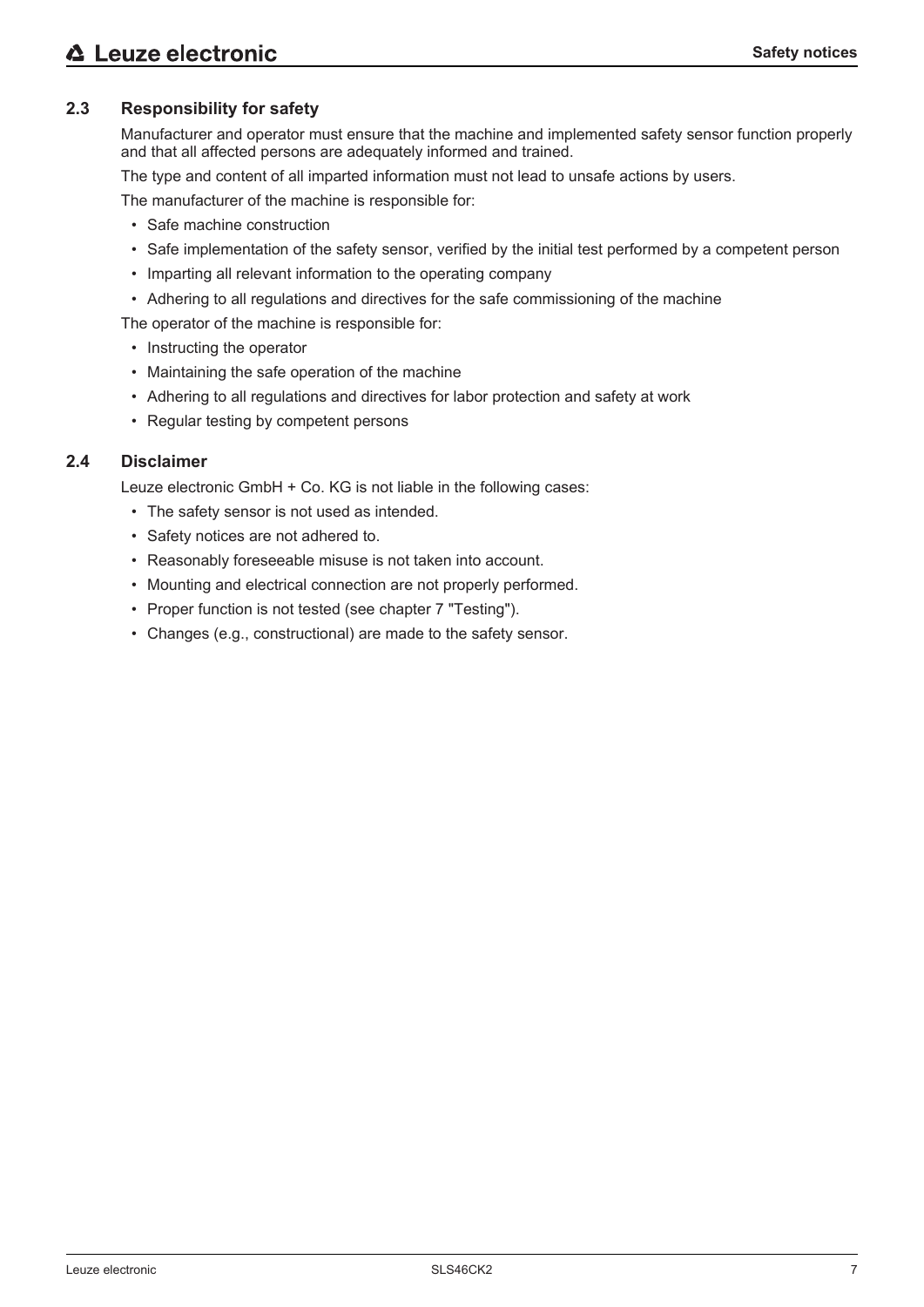# **3 Device description**

The single light beam safety devices of the SLS46C series are active opto-electronic protective devices.

- They satisfy the following standards:
- Type in accordance with IEC/EN 61496-2: Type 2
- Performance Level (PL) in accordance with EN ISO 13849-1: PL c**\*** )
- Category in accordance with EN ISO 13849-1: Cat. 2**\*** )

**\*** ) : only in combination with a suitable test monitoring unit (cyclical test with DC=90% or higher), e.g. MSI-TR1B-0x.

# **3.1 Operating indicator on the transmitter**

Located on the transmitter are two LEDs which serve as function indicator.

| <b>LED</b><br><b>Display</b> |                          | <b>Meaning</b>        |
|------------------------------|--------------------------|-----------------------|
|                              | Green, continuous light  | Ready                 |
|                              | Yellow, continuous light | Transmitter activated |

# **3.2 Operation indicator on the receiver**

Located on the receiver are two LEDs which serve as function indicator.

| <b>LED</b> | <b>Display</b>           | ∣Meaning                                 |
|------------|--------------------------|------------------------------------------|
|            | Green, continuous light  | Ready                                    |
|            | Yellow, continuous light | Light path free, but no function reserve |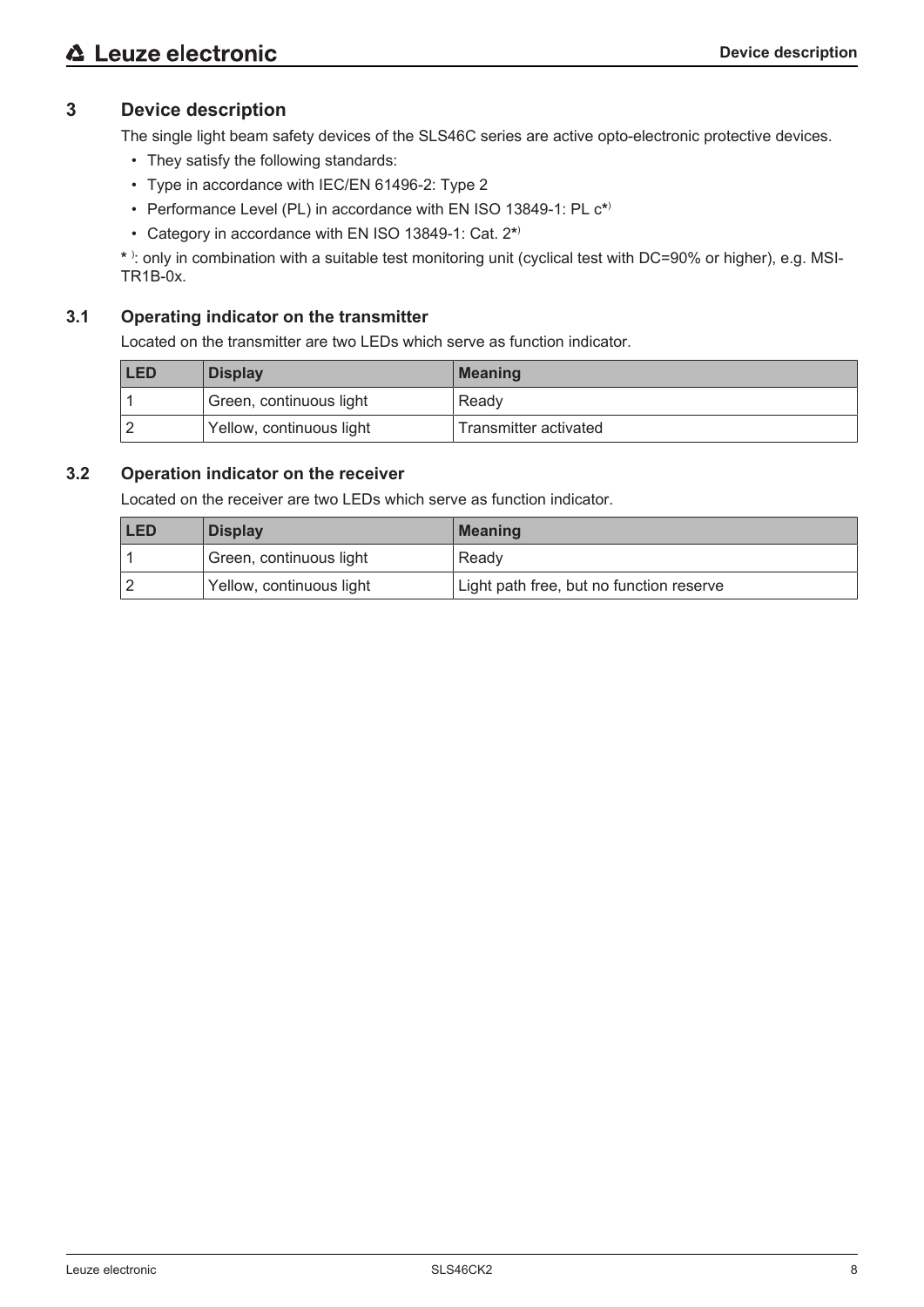# **4 Mounting**



 $\%$  Install the safety sensor using the relevant mounting systems (see chapter 10 "Ordering information and accessories").

#### **4.1 Multi-axis arrangement of transmitter and receiver**

With multi-axis installation of single light beam safety devices, the light beams must run parallel to the reference plane (e.g. to the floor) and must be aligned mutually parallel.

 $\%$  Install adjacent devices with the opposite beam direction. Otherwise, the transmitter of one system can influence the receiver of the other system and impair safe functioning of the devices.



- a Transmitter
- b Receiver

Fig. 4.1: Beam direction with multi-axis arrangement

### **4.2 Safety distances**

Optical protective devices can only perform their protective function if they are mounted with adequate safety distance.

The following standards specify formulas for calculating the safety distance:

- EN ISO 13855 "The positioning of protective devices in respect of approach speeds of parts of the human body": mounting situation and safety distances
- IEC/EN 61496-2 "Active optoelectronic protective devices": distance of the reflecting surfaces/deflecting mirrors

### *NOTICE*

#### **Note the delay times!**

 $\&$  When mounting, take all delay times into account, e.g. the response times of the safety sensor and control elements as well as the stopping time of the machine.

| <b>DANGER</b>                                                                                                                                                             |
|---------------------------------------------------------------------------------------------------------------------------------------------------------------------------|
| Risk of death if the single light beam safety device is installed with the incorrect safety<br>distance!                                                                  |
| If an interruption of the light beam occurs, the danger area may only be reached once the ma-<br>chine has already come to a dead stop.                                   |
| $\%$ Install the single light beam safety device with the correctly calculated safety distance as<br>well as suitable beam distances from potentially dangerous movement. |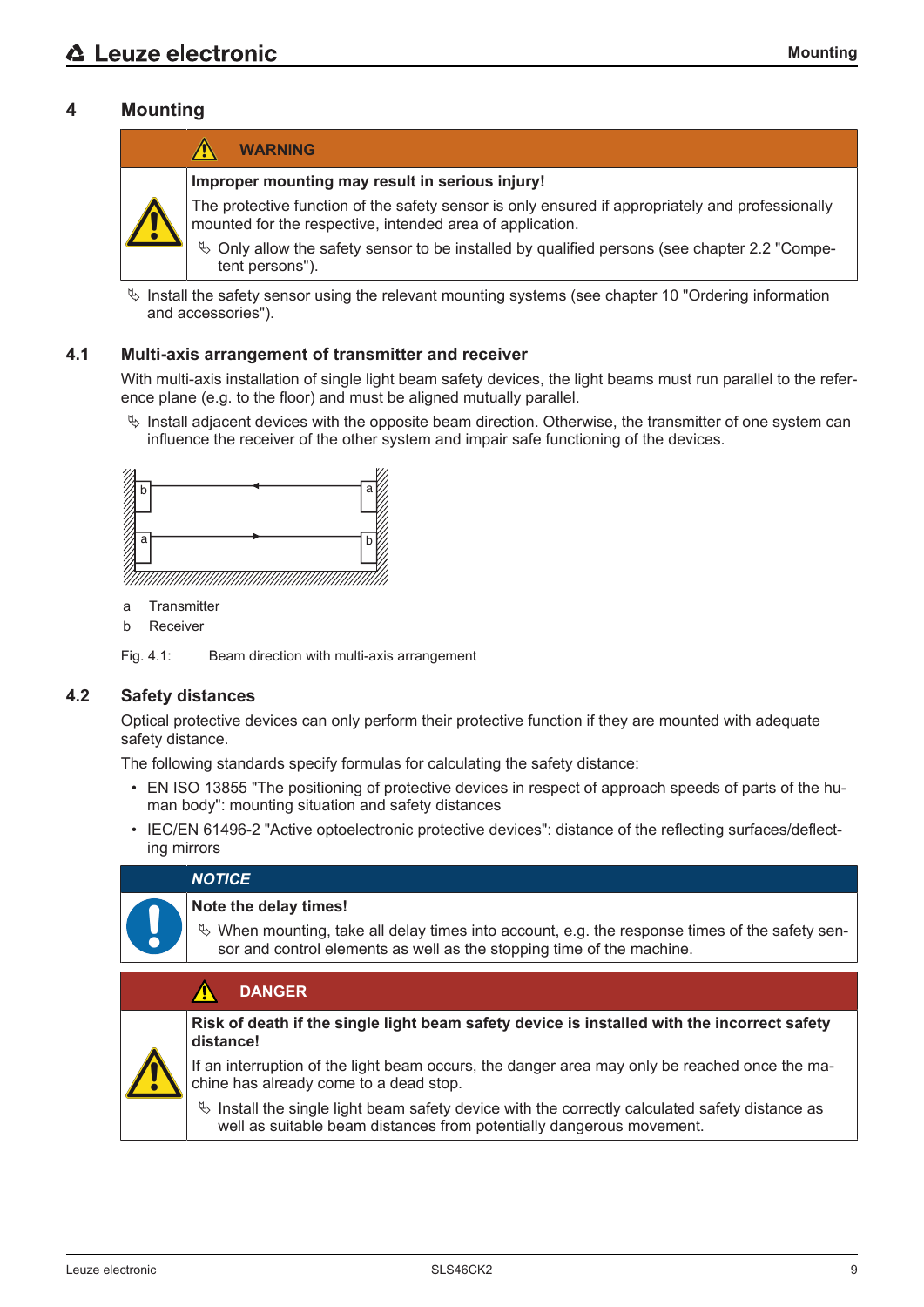### **Calculating the safety distance**



- a Transmitter
- b Receiver
- c Deflecting mirror

General formula for calculating the safety distance S of an Optoelectronic Protective Device acc. to EN ISO 13855

 $S = K \cdot T + C$ 

| S | [mm]   | = Safety distance between single light beam safety device and danger zone           |
|---|--------|-------------------------------------------------------------------------------------|
| K | [mm/s] | $=$ Approach speed (constant = 1600 mm/s)                                           |
|   | [s]    | = Time delay between interruption of the light beam and stand-still of the machine. |
| C | [mm]   | = Additional distance to the safety distance: 850 mm or 1200 mm (see table)         |

| <b>Number of beams</b> | Heights above reference plane, e.g. floor [mm] | <b>Additional distance</b><br>$C$ [mm] |
|------------------------|------------------------------------------------|----------------------------------------|
|                        | 750                                            | 1200                                   |
| 2                      | 400, 900                                       | 850                                    |
| 3                      | 300, 700.1100                                  | 850                                    |
| 4                      | 300, 600, 900, 1200                            | 850                                    |

Tab. 4.1: Beam spacing in accordance with EN ISO 13855

## **4.3 Distance to reflective surfaces**

 $\bigwedge$ 

Ensure that the safety sensor is installed with sufficient distance between the optical axis and the reflective/ mirroring surfaces.



## **WARNING**

**Failure to maintain minimum distances to reflective surfaces may result in serious injury!**

Reflective surfaces can indirectly deflect the transmitter beams to the receiver. In this case, interruption of the protective field is not detected.

 $\&$  Determine the minimum distance a (see figure "Minimum distance from reflective surfaces").

- $\%$  Make certain that all reflective surfaces are the necessary minimum distance away from the protective field according to IEC/EN 61496-2 (see diagrams "Minimum distance to reflective surfaces as a function of the protective field width").
- $\%$  Check that reflective surfaces do not impair the detection capability of the safety sensor before start-up and at appropriate intervals.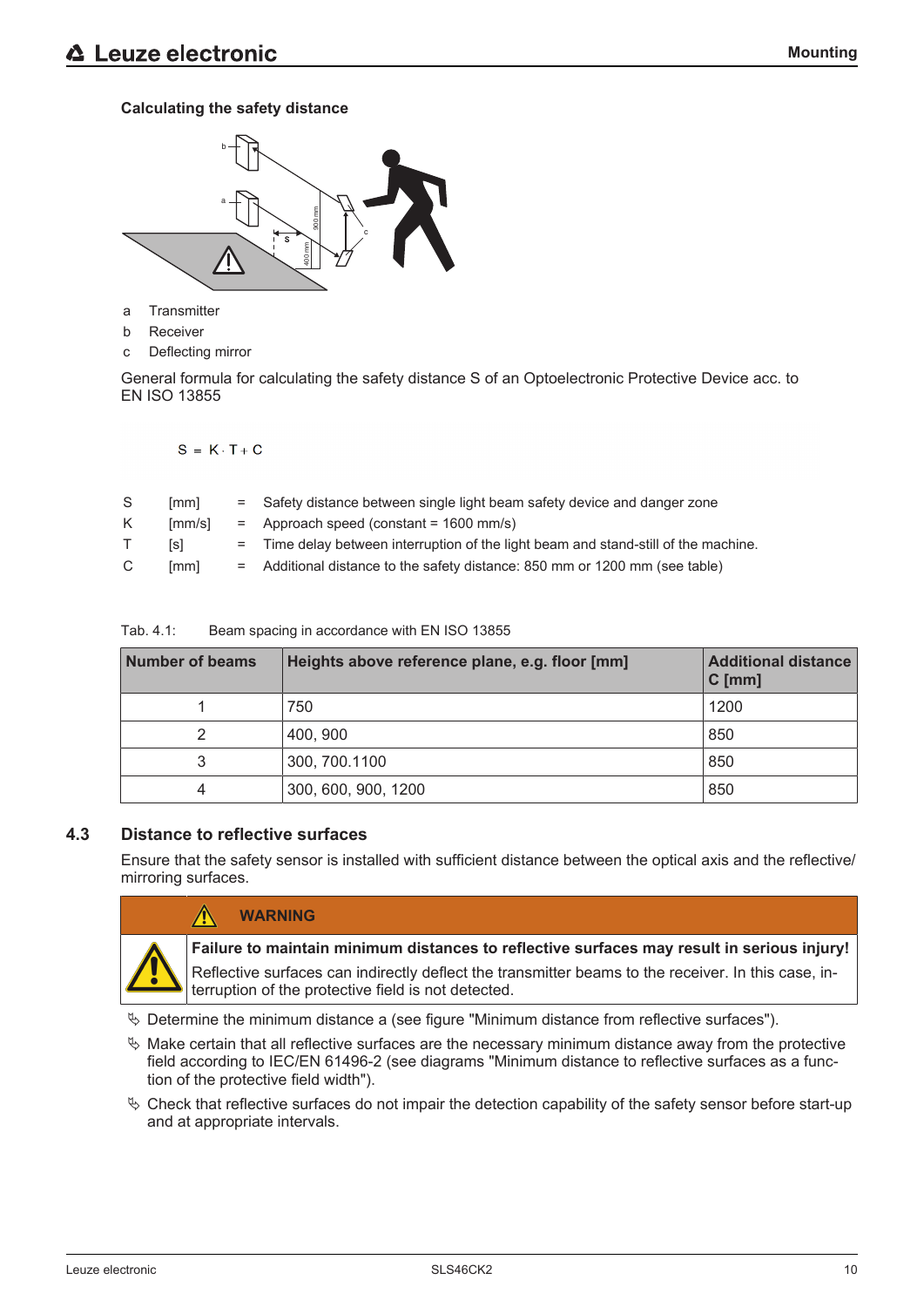

a Required minimum distance to reflective surfaces [mm]

b Protective field width [m]





a Required minimum distance to reflective surfaces [mm]

b Protective field width [m]

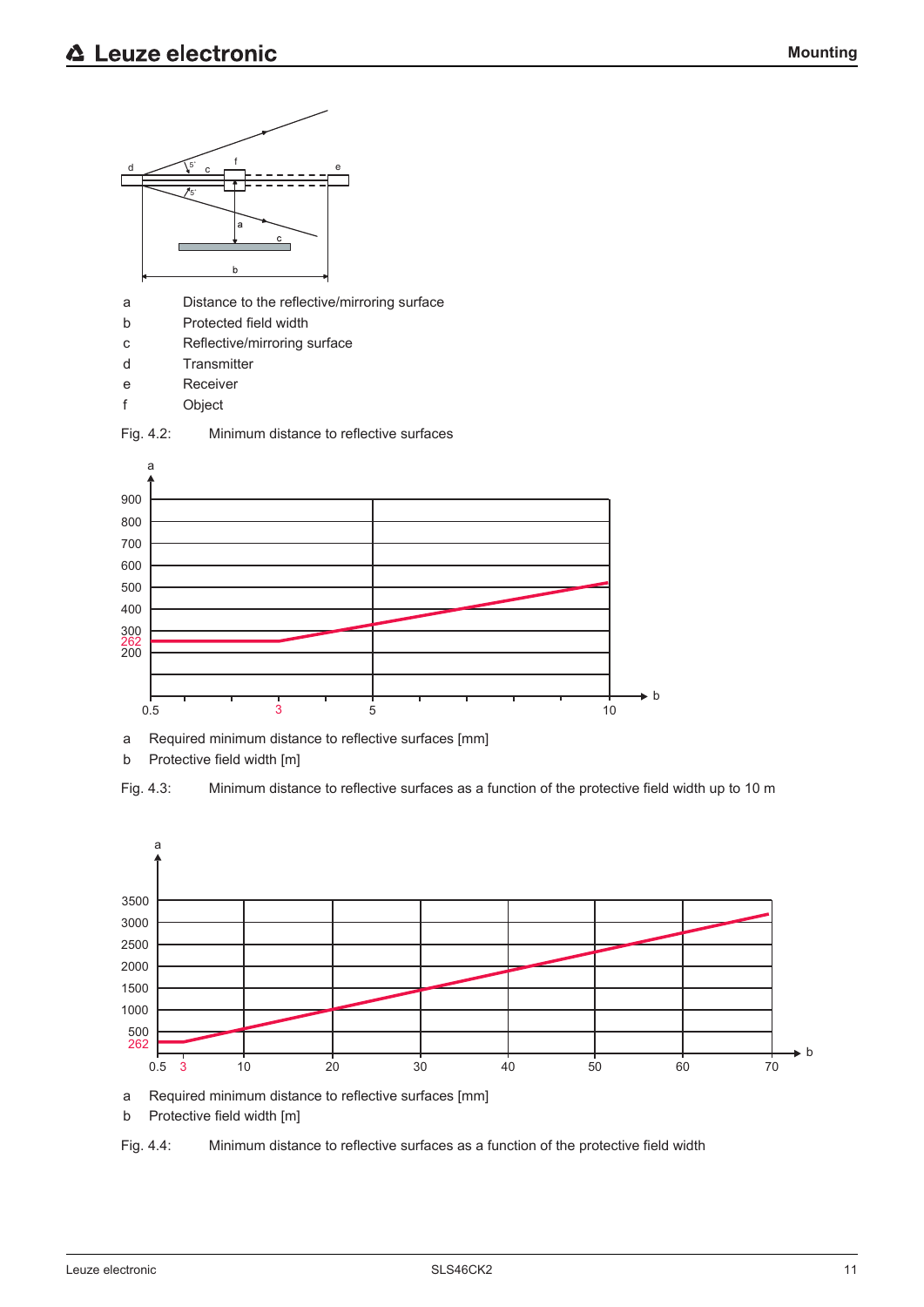# **5 Electrical connection**

|  | <b>WARNING</b>                                                                                                                             |
|--|--------------------------------------------------------------------------------------------------------------------------------------------|
|  | Faulty electrical connection may result in serious injury!                                                                                 |
|  | $\&$ Only allow qualified persons (see chapter 2.2 "Competent persons") to perform the electrical<br>connection.                           |
|  | $\%$ Make certain that the safety sensor is protected against overcurrent.                                                                 |
|  | $\%$ For access guarding, activate the start/restart interlock and make certain that it cannot be<br>unlocked from within the danger zone. |
|  | <b>NOTICE</b>                                                                                                                              |
|  | <b>Laying cables!</b>                                                                                                                      |
|  | $\&$ Lay all connection cables and signal lines within the electrical installation space or perma-<br>nently in cable ducts.               |

- $\%$  Lay the cables and lines so that they are protected against external damages.
- Ä For further information: see EN ISO 13849-2, Table D.4.

# **5.1 Transmitter - pin assignment**



Fig. 5.1: Pin assignment transmitter

| Tab. 5.1:<br>Pin assignment transmitter |  |
|-----------------------------------------|--|
|-----------------------------------------|--|

| Pin | <b>Core color</b> | <b>Transmitter</b>               |
|-----|-------------------|----------------------------------|
|     | <b>Brown</b>      | Supply voltage 19.2 V  28.8 V DC |
|     | White             | <b>NC</b>                        |
| 3   | <b>Blue</b>       | <b>GND</b>                       |
|     | <b>Black</b>      | Active                           |

# **5.2 Receiver - pin assignment**



Fig. 5.2: Pin assignment receiver

Tab. 5.2: Pin assignment receiver

| Pin | Core color   | <b>Receiver</b>                  |
|-----|--------------|----------------------------------|
|     | <b>Brown</b> | Supply voltage 19.2 V  28.8 V DC |
|     | White        | Diagnosis                        |
| ر،  | <b>Blue</b>  | <b>GND</b>                       |
|     | <b>Black</b> | OUT                              |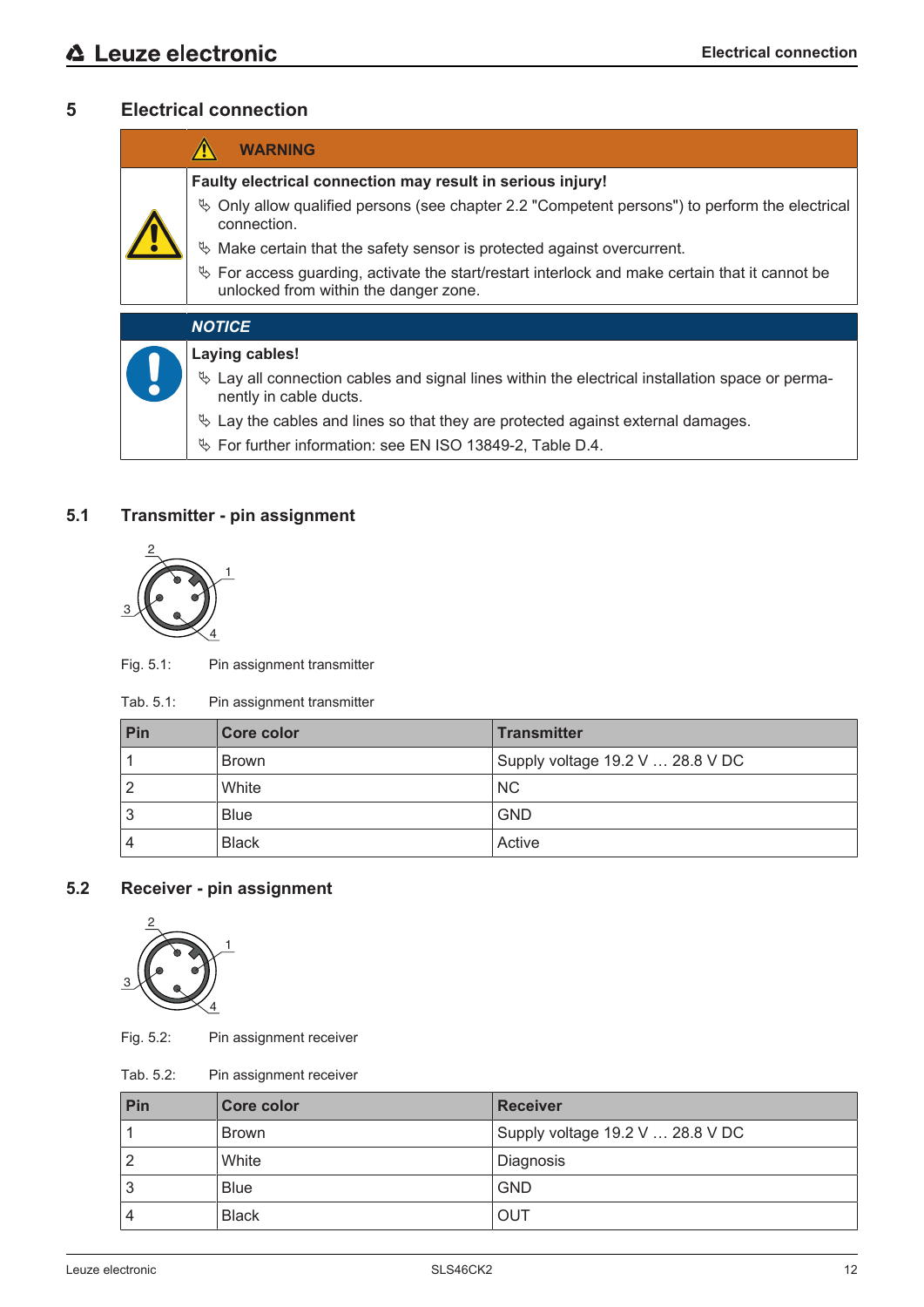# **6 Starting up the device**

|   | <b>WARNING</b>                                                                                                                                                                                           |
|---|----------------------------------------------------------------------------------------------------------------------------------------------------------------------------------------------------------|
|   | Improper use of the safety sensor may result in serious injury!                                                                                                                                          |
| A | $\&$ Make certain that the entire device and the integration of the optoelectronic protective de-<br>vice were inspected by qualified and instructed persons (see chapter 2.2 "Competent per-<br>sons"). |
|   | $\&$ Make certain that a dangerous process can only be started while the safety sensor is<br>switched on.                                                                                                |

Prerequisites:

- Safety sensor was mounted (see chapter 4 "Mounting") and connected (see chapter 5 "Electrical connection") correctly.
- Operating personnel were instructed in proper use.
- The dangerous process is switched off and the system is protected against being switched back on.

#### **Aligning transmitter and receiver**

- $\%$  Connect the operating voltage to the transmitter and receiver (see chapter 5 "Electrical connection").
- $\&$  Activate the transmitter via the activation input.
	- $\Rightarrow$  Yellow LED and green LED on transmitter light up.
- $\%$  Align the receiver with the transmitter until the yellow LED on the receiver lights up.

| <b>NOTICE</b>                                                                                                                                                                                                                                                                               |  |
|---------------------------------------------------------------------------------------------------------------------------------------------------------------------------------------------------------------------------------------------------------------------------------------------|--|
| Safety notices for test function!                                                                                                                                                                                                                                                           |  |
| $\%$ To perform testing correctly the activation input of the transmitter must be connected to a<br>test monitoring unit.                                                                                                                                                                   |  |
| $\%$ The test duration during access guarding must not exceed 150 ms.                                                                                                                                                                                                                       |  |
| $\&$ When the single light beam safety device is used for access guarding, the output switching<br>elements of the test monitoring unit must remain in the 'off' state for at least 80 ms subse-<br>quent to sensor activation so that the downstream equipment can be switched off safely. |  |
| $\%$ To perform testing correctly, test monitoring units MSI-TR1B-01 and MSI-TR1B-02 are rec-<br>ommended (see chapter 10 "Ordering information and accessories").                                                                                                                          |  |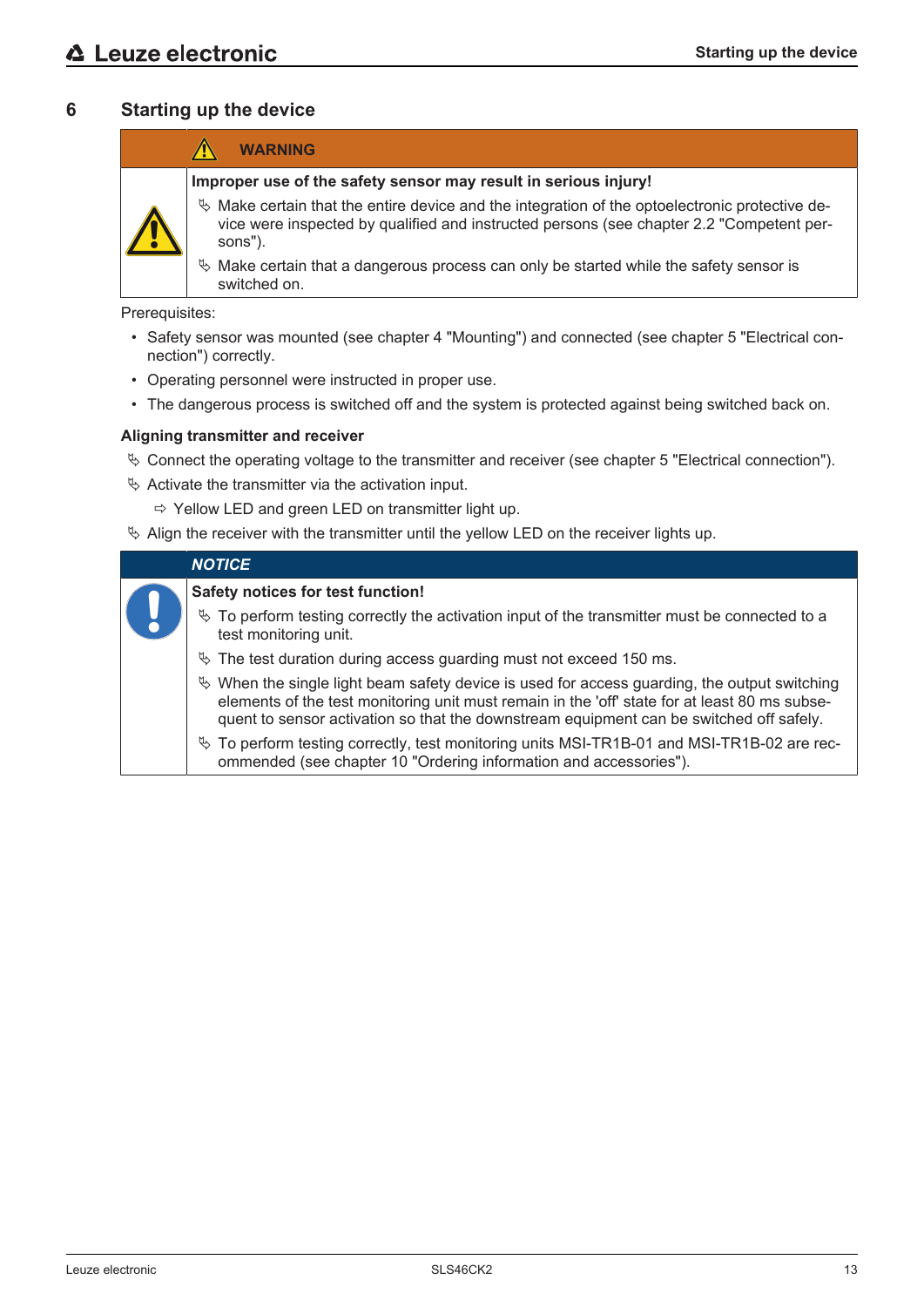# **7 Testing**

The checks should ensure that the optoelectronic protective device has been used acc. to the national/international regulations, in particular in accordance with the machine and use of work equipment directive.

#### **7.1 Check before initial commissioning**

#### **WARNING**



**Unpredictable machine behavior during initial start-up may result in serious injury!**

- $\%$  Make certain that there are no people in the danger zone.
- $\%$  Observe the nationally and internationally valid regulations.
- $\&$  Ensure that the safety sensor only detects persons upon entry to the danger area and does not detect whether persons are located within the danger area.
- $\%$  Before they begin work, have a competent person (see chapter 2.2 "Competent persons") train the operating personnel in their respective tasks.

Check the following criteria:

- Is the required safety distance (protective field of the safety sensor to the next point of operation) maintained?
- Is the safety sensor effective during the entire dangerous movement and in all adjustable operating modes of the machine?
- It must not be possible to climb over, climb under or circumvent the light path.
- Is a start-up/restart interlock present?

#### **7.2 Regular testing by competent personnel**

The reliable interaction of safety sensor and machine must be regularly tested by qualified persons in order to detect changes to the machine or impermissible tampering with the safety sensor.

Depending on the risk assessment, the test cycle must be defined by the integrator or operating company (e.g., daily, on shift changes, ...) or is specified by national regulations or regulations of the employer's liability insurance association and may be dependent on the machine type.

| <b>WARNING</b>                                                                                                                                       |
|------------------------------------------------------------------------------------------------------------------------------------------------------|
| Unpredictable machine behavior during the test may result in serious injury!                                                                         |
| $\%$ Make certain that there are no people in the danger zone.                                                                                       |
| $\%$ Before they begin work, train the operators on their respective tasks and provide suitable<br>test objects and an appropriate test instruction. |
|                                                                                                                                                      |
|                                                                                                                                                      |

#### *NOTICE*

Due to complex machines and processes, it may be necessary under certain circumstances to check some points at longer time intervals.

#### *NOTICE*



For larger distances between transmitter and receiver and when using deflecting mirrors, a second person may be necessary.

- Have all tests performed by competent personnel (see chapter 2.2 "Competent persons").
- Observe the nationally and internationally applicable regulations and the time periods specified therein.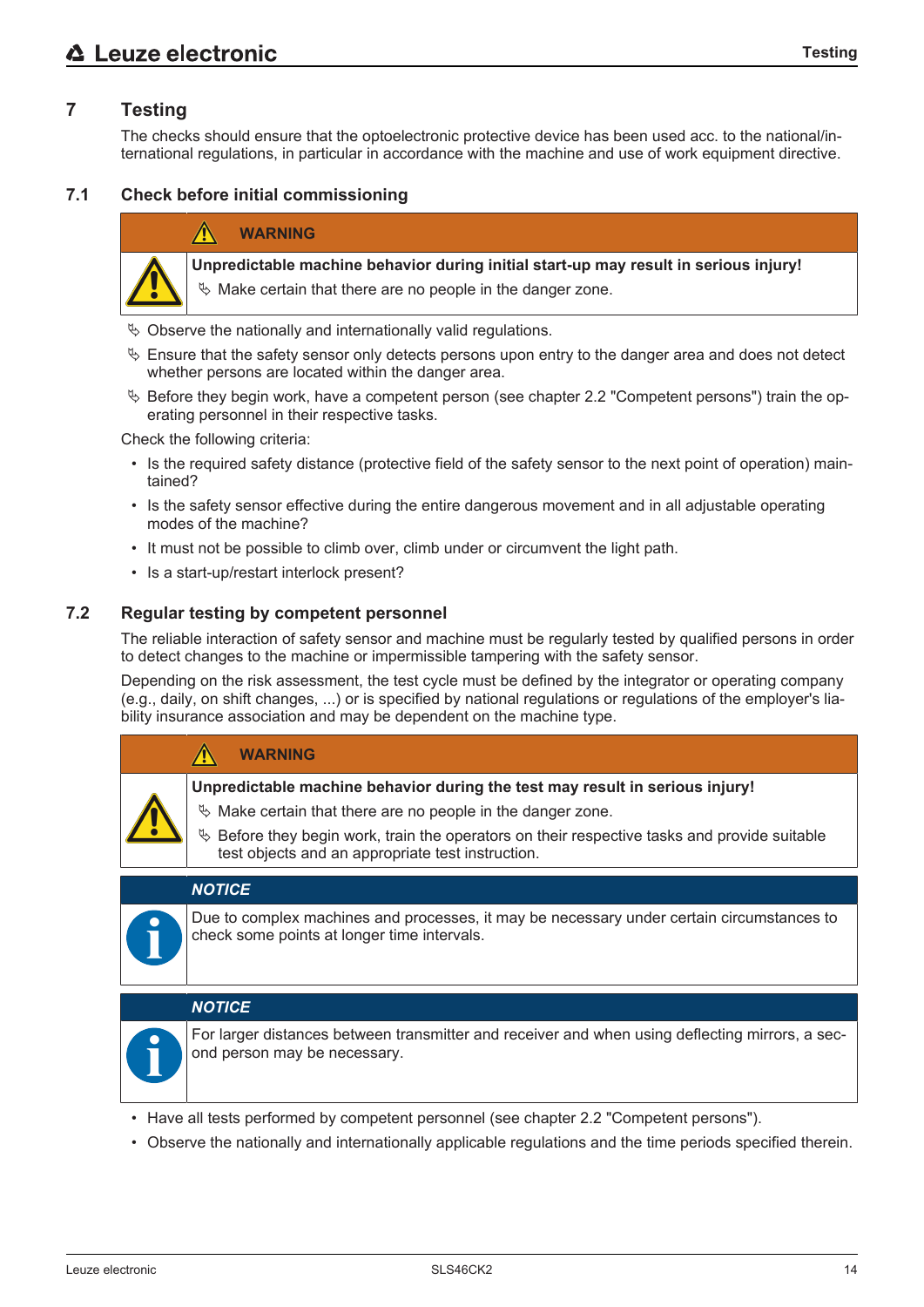#### **Daily check of the effectiveness of the safety sensor**

Examine the effectiveness of the protective field daily so that it is ensured that the protective function is active at all points e.g even with adjustments to parameters.

- $\%$  Interrupt the light beam between the transmitter and receiver (test rod Ø 22 mm):
- In front of the transmitter and the receiver
- In the middle between the transmitter and receiver
- In front of and behind deflection mirrors

#### *NOTICE*

It must not be possible to initiate the dangerous state during beam interruption.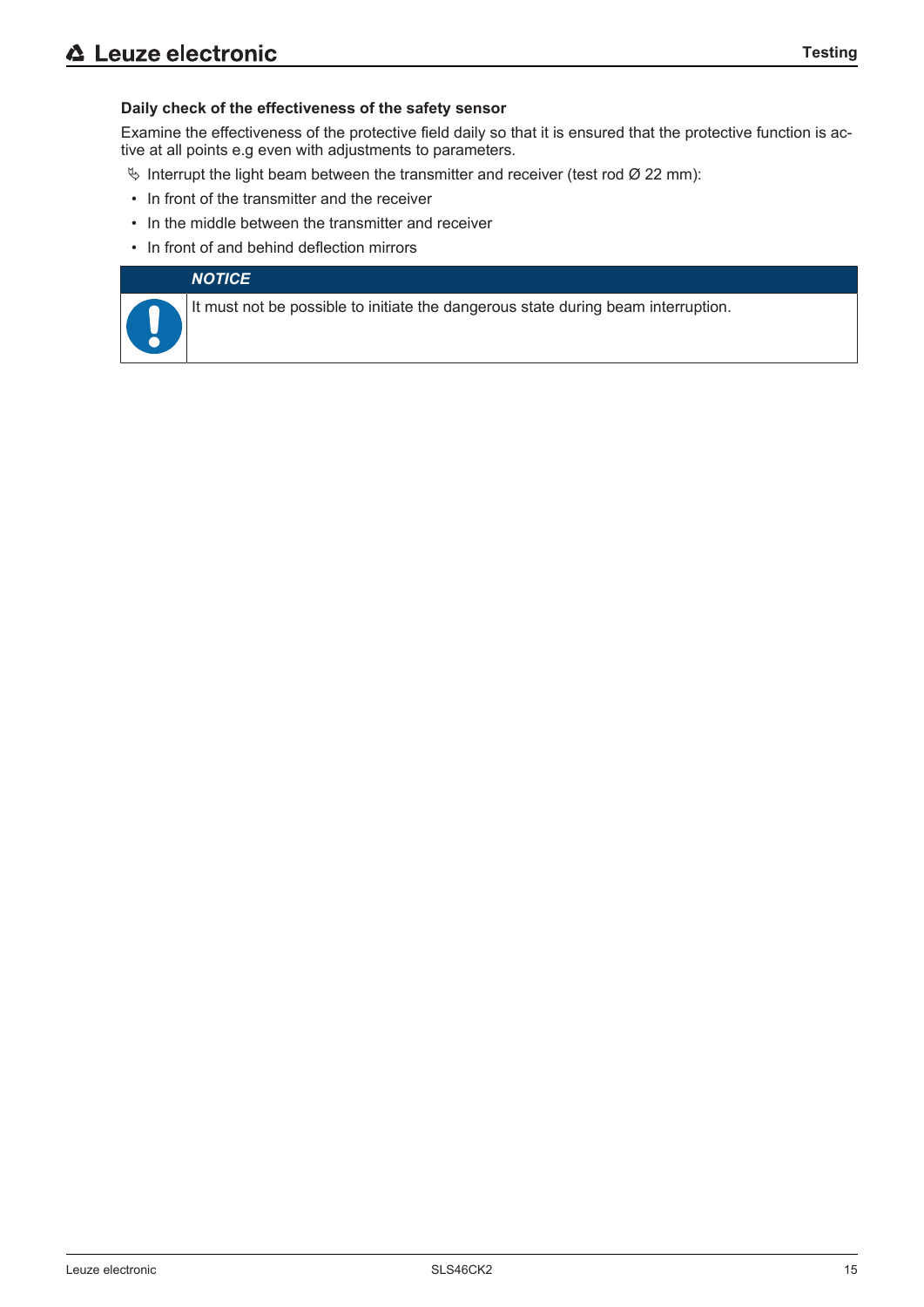# **8 Disposal**

Ä For disposal observe the applicable national regulations regarding electronic components.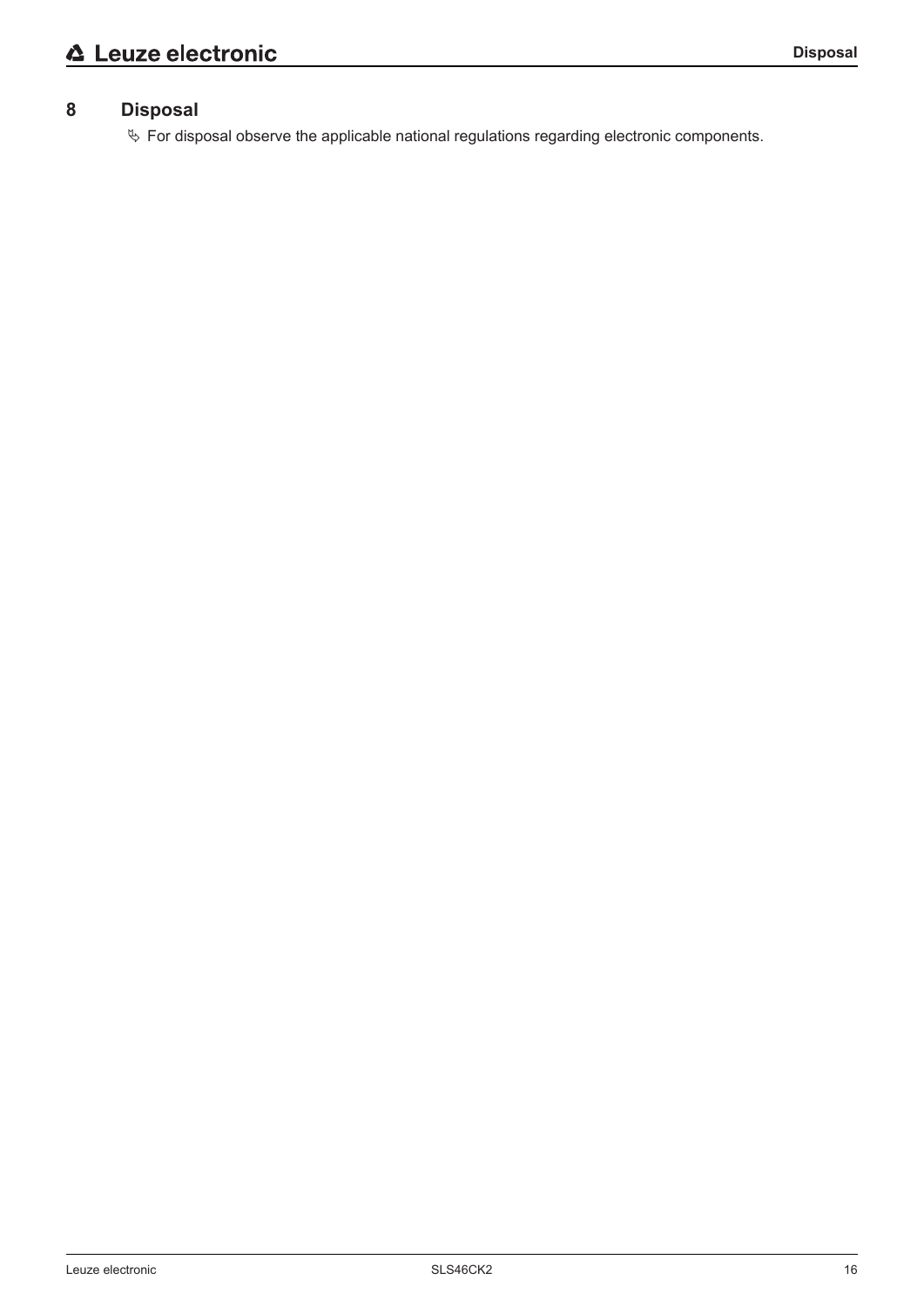# **9 Technical data**

# **9.1 General specifications**

Tab. 9.1: Safety-relevant technical data

| Type in accordance with IEC/EN 61496-2                                                                                             | Type 2           |
|------------------------------------------------------------------------------------------------------------------------------------|------------------|
| Performance Level (PL) in accordance with EN ISO 13849-1:2015 <sup>*</sup>                                                         | PL c             |
| Category in accordance with EN ISO 13849-1:2015 <sup>*</sup>                                                                       | Cat. 2           |
| Mean time to dangerous failure ( $MTTF_d$ ) in accordance with<br>EN ISO 13849-1:2015                                              | 400 years        |
| Corresponds to a PFH while testing with DC=90% (medium)                                                                            | $3x 10^{-6}$ 1/h |
| Mission time $(T_M)$ in accordance with EN ISO 13849-1:2015                                                                        | 20 years         |
| *): In combination with a suitable test monitoring unit (cyclical test with DC = 90% or higher), e.g. MSI-<br>TR <sub>1</sub> B-0x |                  |

#### Tab. 9.2: Optical data

| Light source                                           | LED, modulated light                     |
|--------------------------------------------------------|------------------------------------------|
| Average life expectancy                                | 100000 h at ambient temperature of 25°°C |
| Wavelength:                                            |                                          |
| Visible red light                                      | 630 nm                                   |
| Infrared light                                         | 940 nm                                   |
| Typical operating range limit                          | Operating range 1: 0.5 m  48 m           |
| (maximum attainable range without<br>function reserve) | Operating range 2: 5 m  80 m             |
| Operating range                                        | Operating range 1: 0.5 m  40 m           |
| (recommended range with function re-<br>serve)         | Operating range 2: 5 m  70 m             |
| Opening angle, max.                                    | $+/-$ 5 $^{\circ}$                       |

#### Tab. 9.3: Electrical data

| Operating voltage $U_{B}$ | 24 V, DC, ±20%, including residual ripple                                            |
|---------------------------|--------------------------------------------------------------------------------------|
|                           | For UL applications: only for use in "class 2" circuits in accor-<br>dance with NEC. |
| Residual ripple           | ≤10% of $U_{\text{B}}$                                                               |
| Open-circuit current      |                                                                                      |
| Transmitter               | $< 40 \text{ mA}$                                                                    |
| Receiver                  | $< 15 \text{ mA}$                                                                    |
| Protective circuit        | Polarity reversal protection                                                         |
|                           | Short circuit protection for all transistor outputs                                  |
| Switching output/function |                                                                                      |
| Pin 2                     | Diagnostic output DIAG, PNP dark switching                                           |
| Pin 4                     | Switching output OUT, PNP light switching                                            |
| Signal voltage high/low   | ≥(U <sub>B</sub> -2 V) / ≤2 V                                                        |
| Output current            | Max. 100 mA                                                                          |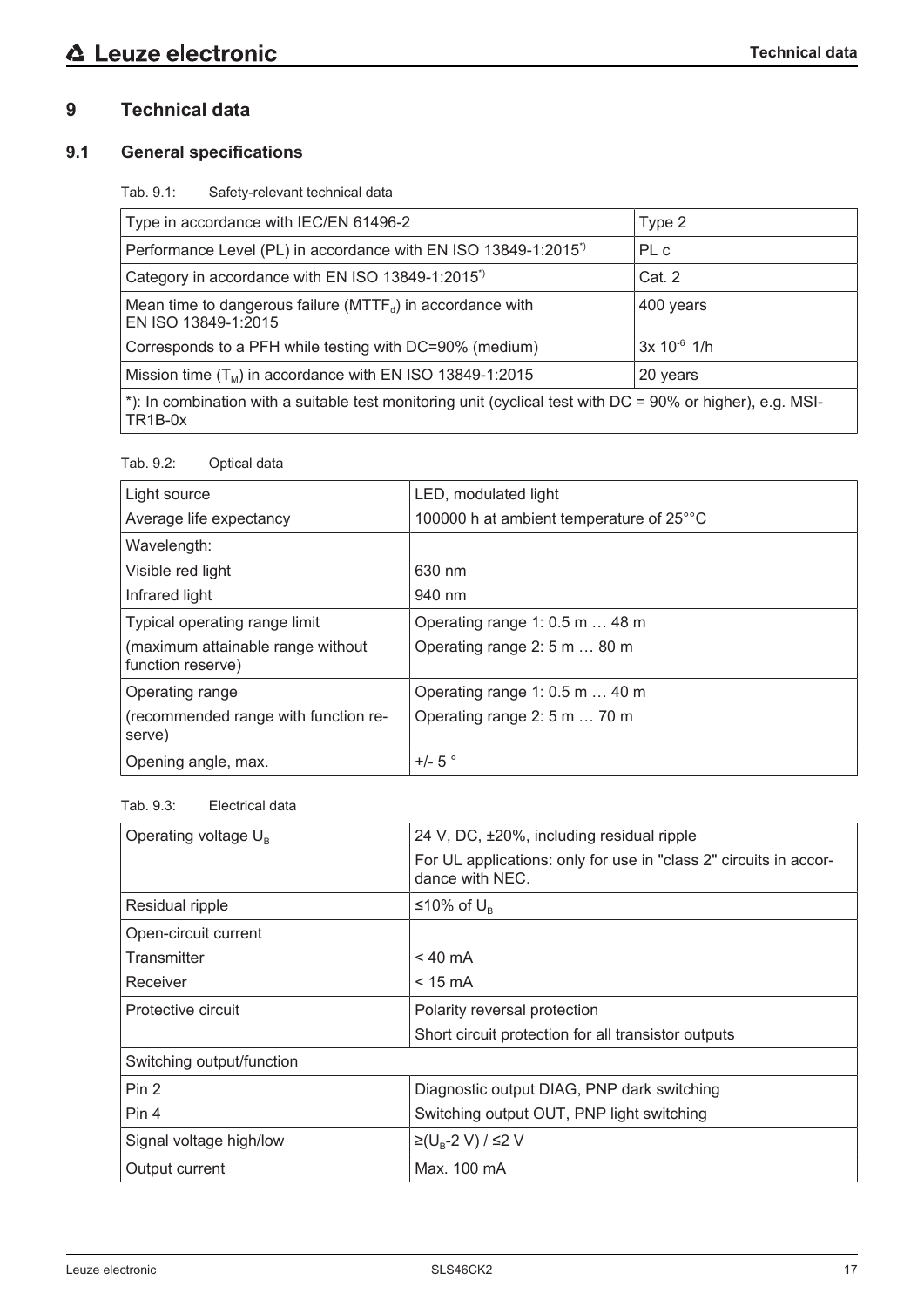| Activation input         |                                     |
|--------------------------|-------------------------------------|
| Switching voltage        | High: $\geq$ 8 V, low: $\leq$ 1,5 V |
|                          | High: min. 8 V                      |
|                          | Low: max. 1.5 V                     |
| Activation/disable delay | 1 ms                                |
| Input resistance         | 10000 $\Omega$ , -30% $\ldots$ 30%  |

# Tab. 9.4: Timing

| Switching frequency | 250 Hz                       |
|---------------------|------------------------------|
| Response time       | $^{\circ}$ 2.5 ms $^{\circ}$ |
| Readiness delay     | 300 ms                       |

#### Tab. 9.5: Mechanical data

| Housing material     | Plastic, PC-PBT                           |
|----------------------|-------------------------------------------|
| Lens cover material  | Plastic, PMMA                             |
| Net weight           | 50 <sub>g</sub>                           |
| Dimensions W x H x D | 20.5 mm x 76.3 mm x 44 mm                 |
| Connection           | M12 connector, 4-pin                      |
|                      | Cable, length 2 m, 4x0.21 mm <sup>2</sup> |

# Tab. 9.6: Environmental data

| Ambient temperature (operation) | ⊣ -30 °C … +60 °C ։           |
|---------------------------------|-------------------------------|
| Storage temperature             | $\sim$ -30 °C $\ldots$ +70 °C |

### Tab. 9.7: Certifications

| Degree of protection        | ' IP69K, IP67               |
|-----------------------------|-----------------------------|
| <b>VDE</b> protection class | III, rating voltage 50 V    |
| Certifications              | l c TÜV NRTL US             |
| Standards applied           | IEC 60947-5-2, IEC/EN 61496 |

| <b>NOTICE</b>                                                                                                                                                                          |
|----------------------------------------------------------------------------------------------------------------------------------------------------------------------------------------|
| <b>UL</b> applications                                                                                                                                                                 |
| <b>V</b> Certification: UL 508, C22.2 No.14-13                                                                                                                                         |
| ♦ Only for use in "class 2" circuits in accordance with NEC.                                                                                                                           |
| $\%$ These proximity switches shall be used with UL Listed Cable assemblies rated 30 V, 0.5 A<br>min, in the field installation, or equivalent (categories: CYJV/CYJV7 or PVVA/PVVA7). |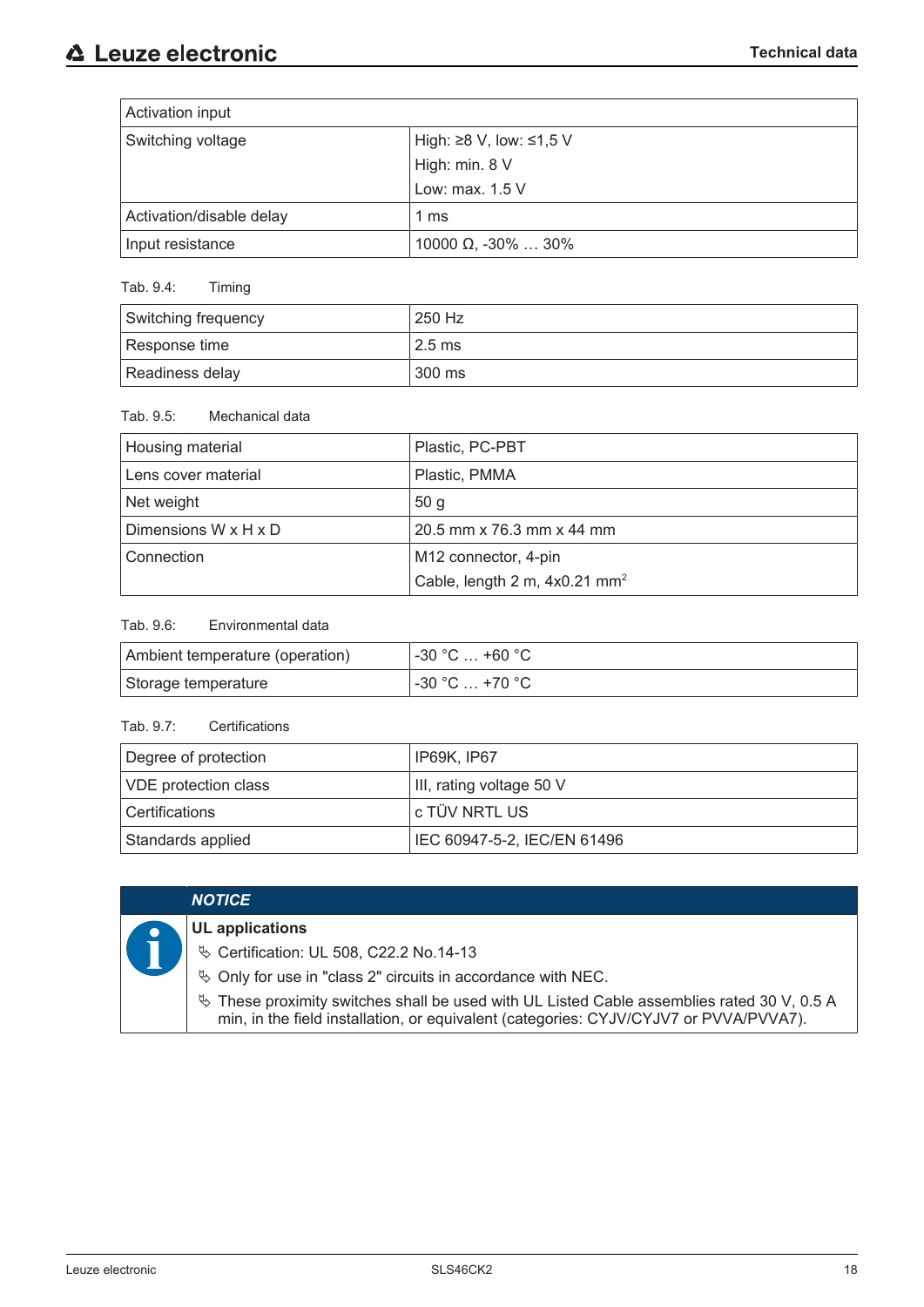# **9.2 Dimensioned drawing**



All dimensions in mm

- A Optical axis
- B Transmitter and receiver
- C Green/yellow indicator LEDs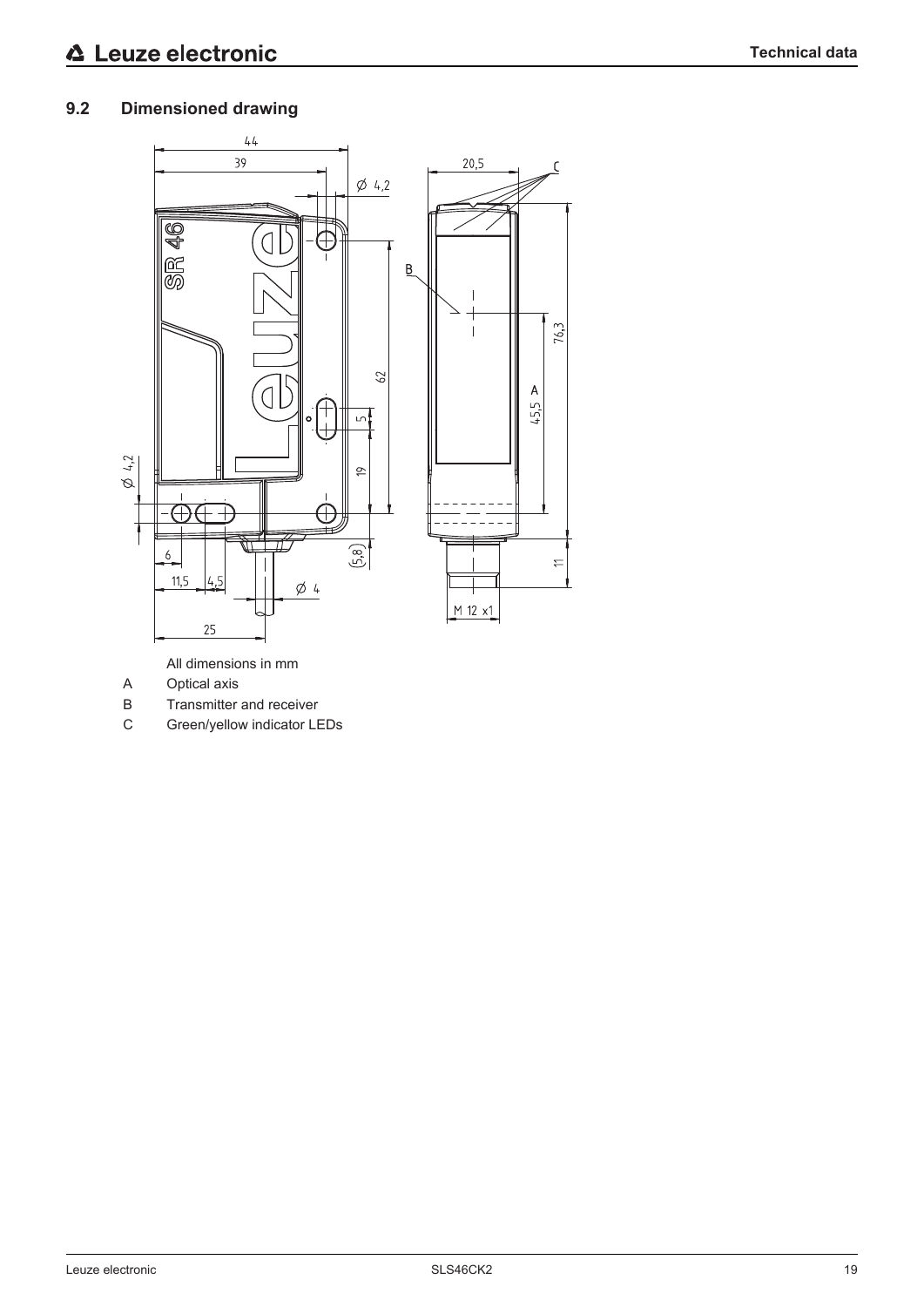# **10 Ordering information and accessories**

# **10.1 Article list**

Tab. 10.1: Ordering table

| Part no. | <b>Part designation</b> | <b>Device type</b> | <b>Description</b>                                                                                                                                                   |
|----------|-------------------------|--------------------|----------------------------------------------------------------------------------------------------------------------------------------------------------------------|
| 50121910 | SLS46C-40.K28           | Transmitter        | Operating range: 0.5  40 m<br>Operating range limit: 0.5  48 m<br>Light source: LED, red<br>Response time: 2.5 ms<br>Connection: cable, 2,000 mm, PUR                |
| 50121918 | SLE46C-40.K2/4P         | Receiver           | Response time: 2.5 ms<br>Connection: cable, 2,000 mm, PUR                                                                                                            |
|          |                         |                    |                                                                                                                                                                      |
| 50121909 | SLS46C-40.K28-M12       | Transmitter        | Operating range: 0.5  40 m<br>Operating range limit: 0.5  48 m<br>Light source: LED, red<br>Response time: 2.5 ms<br>Connection: connector, M12, plastic, 4-pin      |
| 50121917 | SLE46C-40.K2/4P-M12     | Receiver           | Response time: 2.5 ms<br>Connection: connector, M12, plastic, 4-pin                                                                                                  |
|          |                         |                    |                                                                                                                                                                      |
| 50121908 | SLS46C-70.K28           | Transmitter        | Operating range: 5  70 m<br>Operating range limit: 5  80 m<br>Light source: LED, red<br>Response time: 2.5 ms<br>Connection: cable, 2,000 mm, PUR                    |
| 50121916 | SLE46C-70.K2/4P         | Receiver           | Response time: 2.5 ms<br>Connection: cable, 2,000 mm, PUR                                                                                                            |
|          |                         |                    |                                                                                                                                                                      |
| 50121907 | SLS46C-70.K28-M12       | Transmitter        | Operating range: 5  70 m<br>Operating range limit: 5  80 m<br>Light source: LED, red<br>Response time: 2.5 ms<br>Connection: connector, M12, plastic, 4-pin          |
| 50121915 | SLE46C-70.K2/4P-M12     | Receiver           | Response time: 2.5 ms<br>Connection: connector, M12, plastic, 4-pin                                                                                                  |
|          |                         |                    |                                                                                                                                                                      |
| 50121914 | SLS46CI-40.K28          | Transmitter        | Operating range: 0.5  40 m<br>Operating range limit: 0.5  48 m<br>Light source: LED, infrared<br>Response time: 2.5 ms<br>Connection: cable, 2,000 mm, PUR           |
| 50121922 | SLE46CI-40.K2/4P        | Receiver           | Response time: 2.5 ms<br>Connection: cable, 2,000 mm, PUR                                                                                                            |
|          |                         |                    |                                                                                                                                                                      |
| 50121913 | SLS46Cl-40.K28-M12      | Transmitter        | Operating range: 0.5  40 m<br>Operating range limit: 0.5  48 m<br>Light source: LED, infrared<br>Response time: 2.5 ms<br>Connection: connector, M12, plastic, 4-pin |
| 50121921 | SLE46CI-40.K2/4P-M12    | Receiver           | Response time: 2.5 ms<br>Connection: connector, M12, plastic, 4-pin                                                                                                  |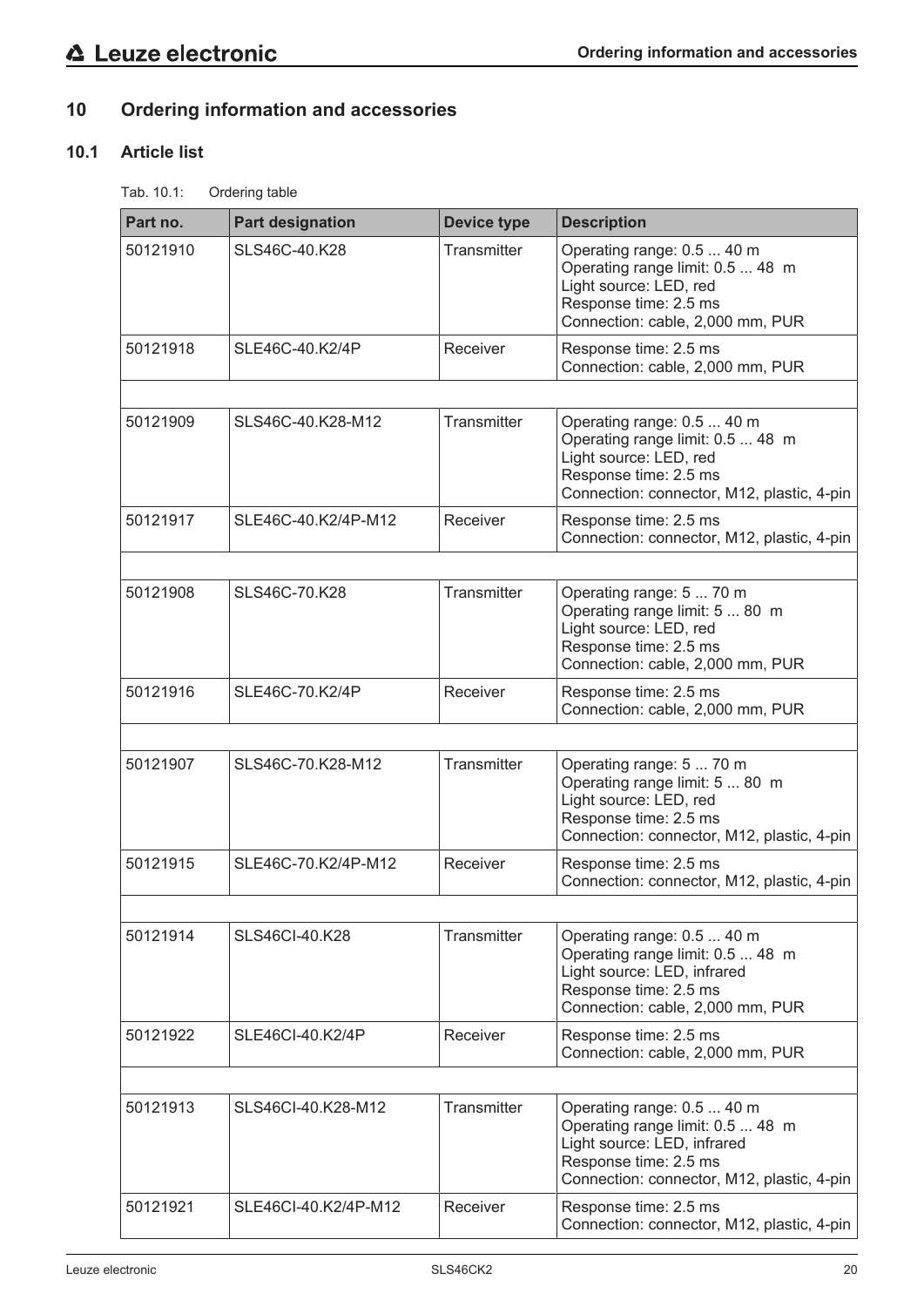| Part no. | <b>Part designation</b> | Device type        | <b>Description</b>                                                                                                                                               |
|----------|-------------------------|--------------------|------------------------------------------------------------------------------------------------------------------------------------------------------------------|
|          |                         |                    |                                                                                                                                                                  |
| 50121912 | SLS46CI-70.K28          | <b>Transmitter</b> | Operating range: 5  70 m<br>Operating range limit: 5  80 m<br>Light source: LED, infrared<br>Response time: 2.5 ms<br>Connection: cable, 2,000 mm, PUR           |
| 50121920 | SLE46CI-70.K2/4P        | Receiver           | Response time: 2.5 ms<br>Connection: cable, 2,000 mm, PUR                                                                                                        |
|          |                         |                    |                                                                                                                                                                  |
| 50121911 | SLS46CI-70.K28-M12      | Transmitter        | Operating range: 5  70 m<br>Operating range limit: 5  80 m<br>Light source: LED, infrared<br>Response time: 2.5 ms<br>Connection: connector, M12, plastic, 4-pin |
| 50121919 | SLE46CI-70.K2/4P-M12    | Receiver           | Response time: 2.5 ms<br>Connection: connector, M12, plastic, 4-pin                                                                                              |

# **10.2 Accessories**

| Part no. | <b>Part designation</b> | <b>Description</b>                             |
|----------|-------------------------|------------------------------------------------|
| 50105315 | <b>BT46</b>             | Mounting device; L-shaped bracket              |
| 50117253 | <b>BTU 300M-D10</b>     | Mounting system for 10 mm rod                  |
| 50117252 | BTU 300M-D12            | Mounting system for 12 mm rod                  |
| 50117251 | <b>BTU 300M-D14</b>     | Mounting system for 14 mm rod                  |
| 50120425 | BTU 300M.5-D12          | Mounting system for 12 mm rod, stainless steel |
| 50122797 | BTU 346M-D12            | Mounting system for 12 mm rod                  |
| 50122798 | BTU 346M.5-D12          | Mounting system for 12 mm rod, stainless steel |
| 50119332 | <b>BTU 900M-D10</b>     | Mounting system for 10 mm rod                  |
| 50119331 | <b>BTU 900M-D12</b>     | Mounting system for 12 mm rod                  |
| 50119330 | <b>BTU 900M-D14</b>     | Mounting system for 14 mm rod                  |

|  | Tab. 10.3: | Accessories - M12 cable sockets |
|--|------------|---------------------------------|
|--|------------|---------------------------------|

| Part no. | <b>Part designation</b> | <b>Description</b>                        |
|----------|-------------------------|-------------------------------------------|
| 50031323 | KD 095-4A               | Cable socket, M12, A-coded, axial, 4-pin  |
| 50031324 | KD 095-4                | Cable socket, M12, A-coded, angled, 4-pin |

Tab. 10.4: Accessories – connection cables

| Part no. | <b>Part designation</b> | <b>Description</b>                                              |
|----------|-------------------------|-----------------------------------------------------------------|
| 50123532 | K-D M12A-4P-30m-PVC     | Connection 1: connector, M12, axial, female, A-<br>coded, 4-pin |
|          |                         | Connection 2: open cable end                                    |
|          |                         | Shielded: no                                                    |
|          |                         | Cable length: 30,000 mm                                         |
|          |                         | Material sheathing: PVC                                         |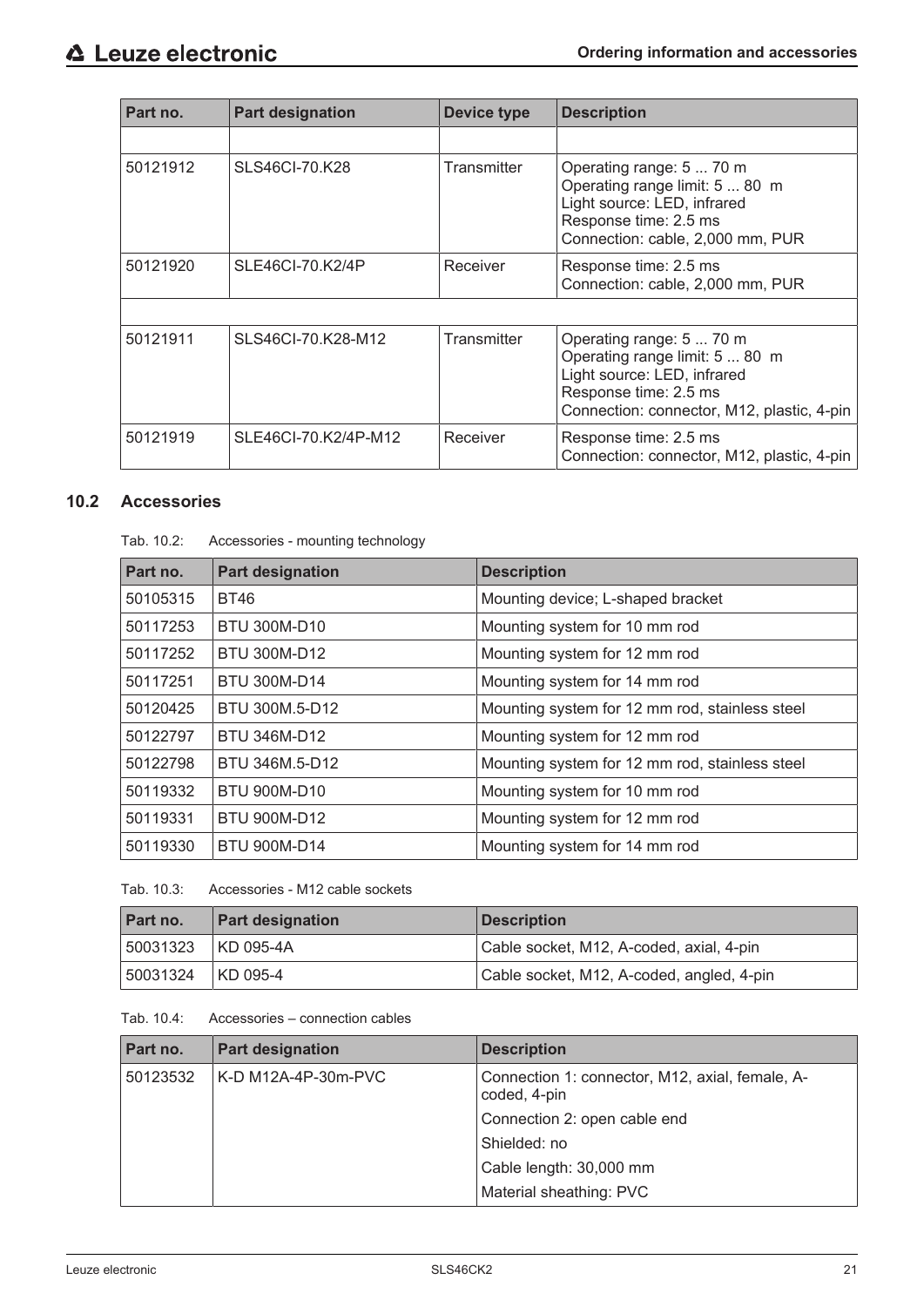| Part no. | <b>Part designation</b> | <b>Description</b>                                              |
|----------|-------------------------|-----------------------------------------------------------------|
| 50130654 | KD U-M12-4A-P1-020      | Connection 1: connector, M12, axial, female, A-<br>coded, 4-pin |
|          |                         | Connection 2: open cable end                                    |
|          |                         | Shielded: no                                                    |
|          |                         | Cable length: 2,000 mm                                          |
|          |                         | Material sheathing: PUR                                         |
| 50130657 | KD U-M12-4A-P1-050      | Connection 1: connector, M12, axial, female, A-<br>coded, 4-pin |
|          |                         | Connection 2: open cable end                                    |
|          |                         | Shielded: no                                                    |
|          |                         | Cable length: 5,000 mm                                          |
|          |                         | Material sheathing: PUR                                         |
| 50130658 | KD U-M12-4A-P1-100      | Connection 1: connector, M12, axial, female, A-<br>coded, 4-pin |
|          |                         | Connection 2: open cable end                                    |
|          |                         | Shielded: no                                                    |
|          |                         | Cable length: 10,000 mm                                         |
|          |                         | Material sheathing: PUR                                         |
| 50130648 | KD U-M12-4A-V1-020      | Connection 1: connector, M12, axial, female, A-<br>coded, 4-pin |
|          |                         | Connection 2: open cable end                                    |
|          |                         | Shielded: no                                                    |
|          |                         | Cable length: 2,000 mm                                          |
|          |                         | Material sheathing: PVC                                         |
| 50130652 | KD U-M12-4A-V1-050      | Connection 1: connector, M12, axial, female, A-<br>coded, 4-pin |
|          |                         | Connection 2: open cable end                                    |
|          |                         | Shielded: no                                                    |
|          |                         | Cable length: 5,000 mm                                          |
|          |                         | Material sheathing: PVC                                         |
| 50130653 | KD U-M12-4A-V1-100      | Connection 1: connector, M12, axial, female, A-<br>coded, 4-pin |
|          |                         | Connection 2: open cable end                                    |
|          |                         | Shielded: no                                                    |
|          |                         | Cable length: 10,000 mm                                         |
|          |                         | Material sheathing: PVC                                         |
| 50132431 | KD U-M12-4A-V1-200      | Connection 1: connector, M12, axial, female, A-<br>coded, 4-pin |
|          |                         | Connection 2: open cable end                                    |
|          |                         | Shielded: no                                                    |
|          |                         | Cable length: 20,000 mm                                         |
|          |                         | Material sheathing: PVC                                         |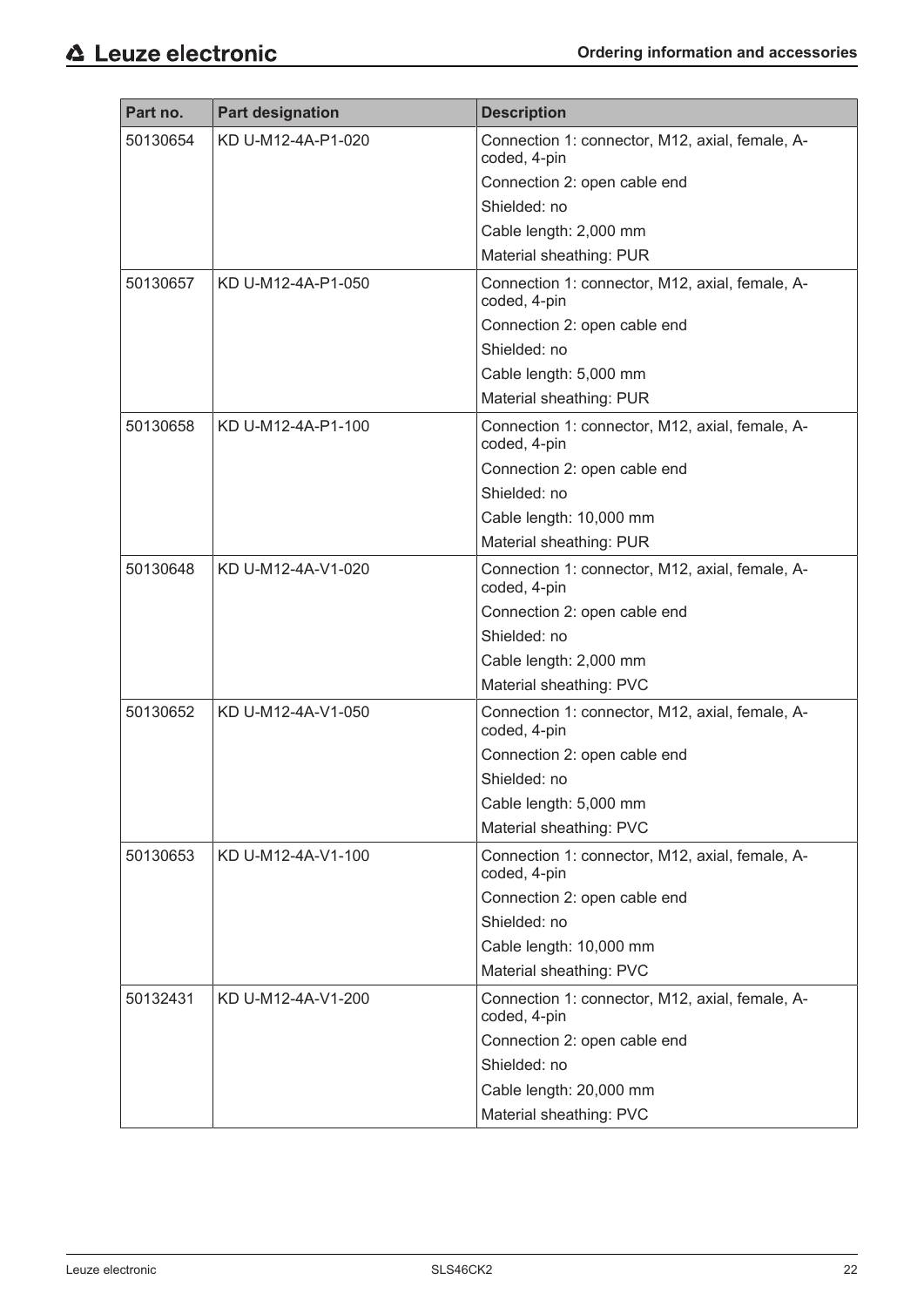| Part no. | <b>Part designation</b> | <b>Description</b>                                               |
|----------|-------------------------|------------------------------------------------------------------|
| 50130692 | KD U-M12-4W-P1-020      | Connection 1: Connector, M12, angled, female, A-                 |
|          |                         | coded, 4-pin                                                     |
|          |                         | Connection 2: open cable end                                     |
|          |                         | Shielded: no                                                     |
|          |                         | Cable length: 2,000 mm                                           |
|          |                         | Material sheathing: PUR                                          |
| 50130694 | KD U-M12-4W-P1-050      | Connection 1: connector, M12, angled, female, A-<br>coded, 4-pin |
|          |                         | Connection 2: open cable end                                     |
|          |                         | Shielded: no                                                     |
|          |                         | Cable length: 5,000 mm                                           |
|          |                         | Material sheathing: PUR                                          |
| 50130695 | KD U-M12-4W-P1-100      | Connection 1: Connector, M12, angled, female, A-<br>coded, 4-pin |
|          |                         | Connection 2: open cable end                                     |
|          |                         | Shielded: no                                                     |
|          |                         | Cable length: 10,000 mm                                          |
|          |                         | Material sheathing: PUR                                          |
| 50130688 | KD U-M12-4W-V1-020      | Connection 1: Connector, M12, angled, female, A-<br>coded, 4-pin |
|          |                         | Connection 2: open cable end                                     |
|          |                         | Shielded: no                                                     |
|          |                         | Cable length: 2,000 mm                                           |
|          |                         | Material sheathing: PVC                                          |
| 50130690 | KD U-M12-4W-V1-050      | Connection 1: Connector, M12, angled, female, A-<br>coded, 4-pin |
|          |                         | Connection 2: open cable end                                     |
|          |                         | Shielded: no                                                     |
|          |                         | Cable length: 5,000 mm                                           |
|          |                         | Material sheathing: PVC                                          |
| 50130691 | KD U-M12-4W-V1-100      | Connection 1: Connector, M12, angled, female, A-<br>coded, 4-pin |
|          |                         | Connection 2: open cable end                                     |
|          |                         | Shielded: no                                                     |
|          |                         | Cable length: 10,000 mm                                          |
|          |                         | Material sheathing: PVC                                          |
| 50132641 | KD U-M12-4W-V1-200      | Connection 1: Connector, M12, angled, female, A-                 |
|          |                         | coded, 4-pin                                                     |
|          |                         | Connection 2: open cable end                                     |
|          |                         | Shielded: no                                                     |
|          |                         | Cable length: 20,000 mm                                          |
|          |                         | Material sheathing: PVC                                          |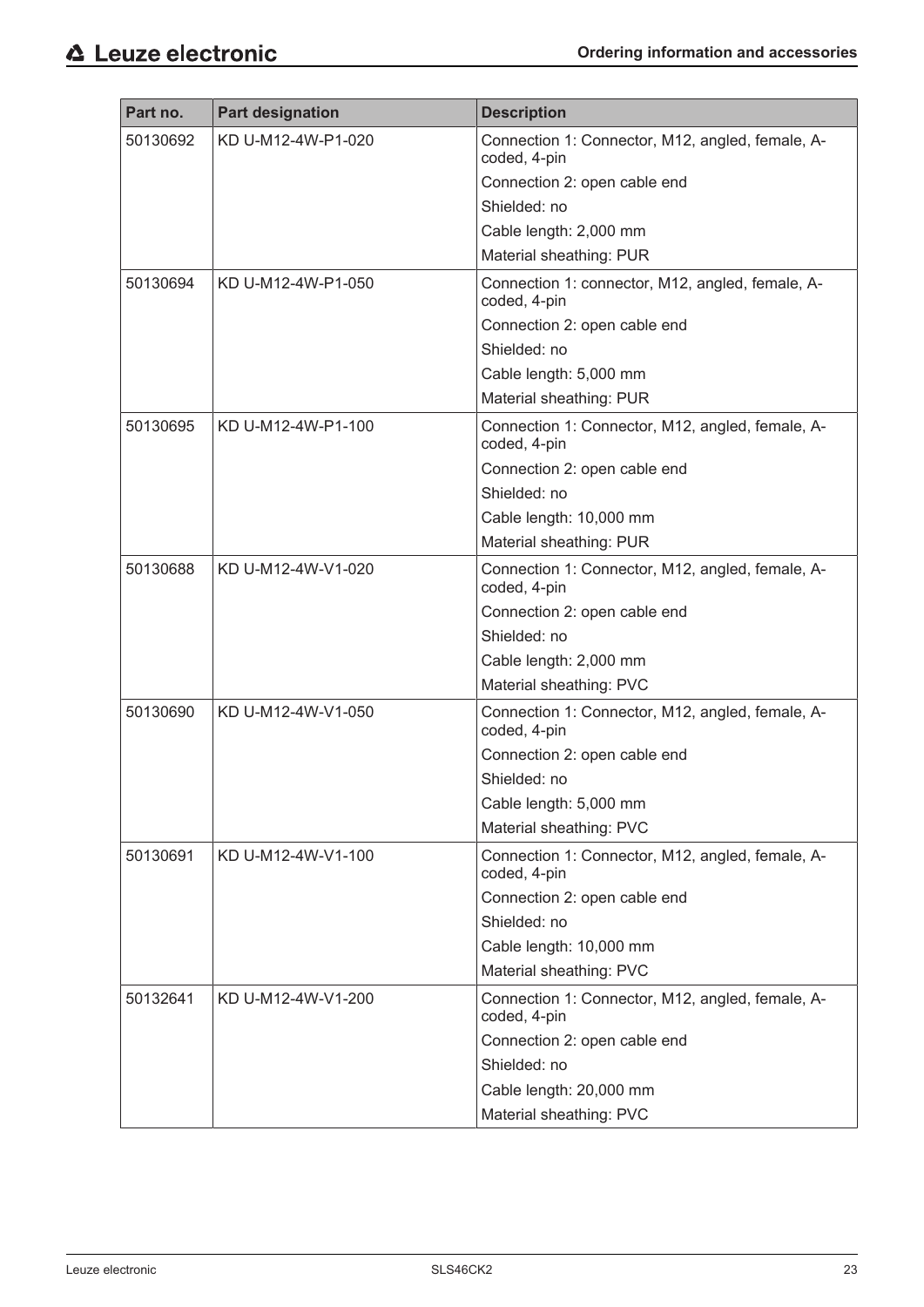Tab. 10.5: Test monitoring units

| Part no. | <b>Part designation</b> | <b>Description</b> |
|----------|-------------------------|--------------------|
| 547958   | MSI-TR1B-01             | Safety relay       |
| 547959   | MSI-TR1B-02             | Safety relay       |

Tab. 10.6: Alignment aid

| Part no. | <b>Part designation</b>         | <b>Description</b> |
|----------|---------------------------------|--------------------|
|          | $ 50109545 $ Sensor scope SAT 5 | Alignment control  |